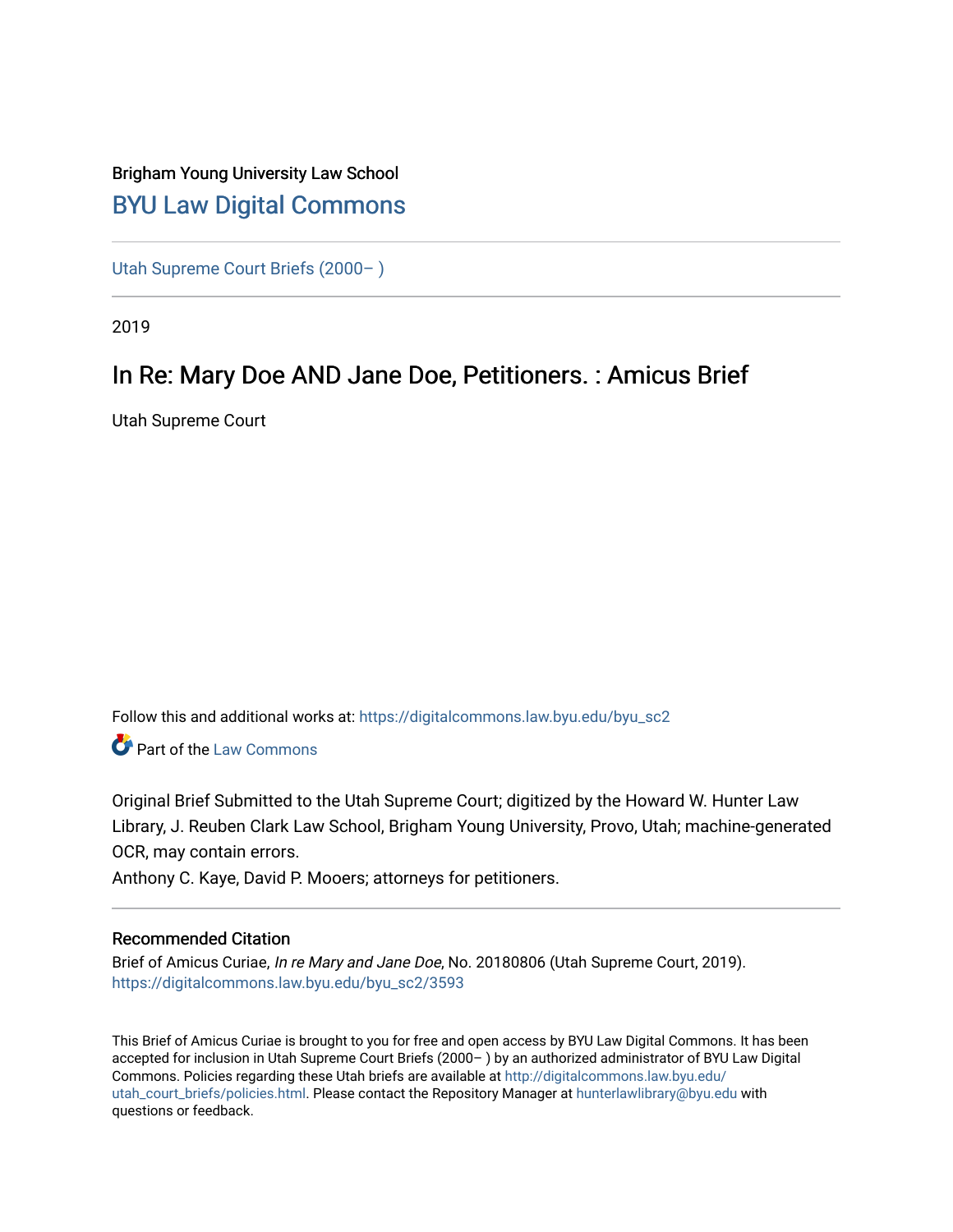### **IN THE SUPREME COURT OF THE STATE OF UTAH** \_\_\_\_\_\_\_\_\_\_\_\_\_\_\_\_\_\_\_\_\_\_\_\_\_\_\_\_\_\_\_\_\_\_\_\_\_\_\_\_

IN RE:

MARY DOE and JANE DOE,

No. 20180806-SC

*Petitioners*.

### **Brief of** *Amicus Curiae* **the Office of the Utah Attorney General**

\_\_\_\_\_\_\_\_\_\_\_\_\_\_\_\_\_\_\_\_\_\_\_\_\_\_\_\_\_\_\_\_\_\_\_\_\_\_\_

\_\_\_\_\_\_\_\_\_\_\_\_\_\_\_\_\_\_\_\_\_\_\_\_\_\_\_\_\_\_\_\_\_\_\_\_\_\_\_

Tyler R. Green (10660) Solicitor General Stanford E. Purser (13440) Deputy Solicitor General Sean D. Reyes (7969) Utah Attorney General P.O. Box 140858 Salt Lake City, Utah 84114-0858 Telephone: 801-538-9600 tylergreen@agutah.gov *Counsel for the Utah Attorney General's Office*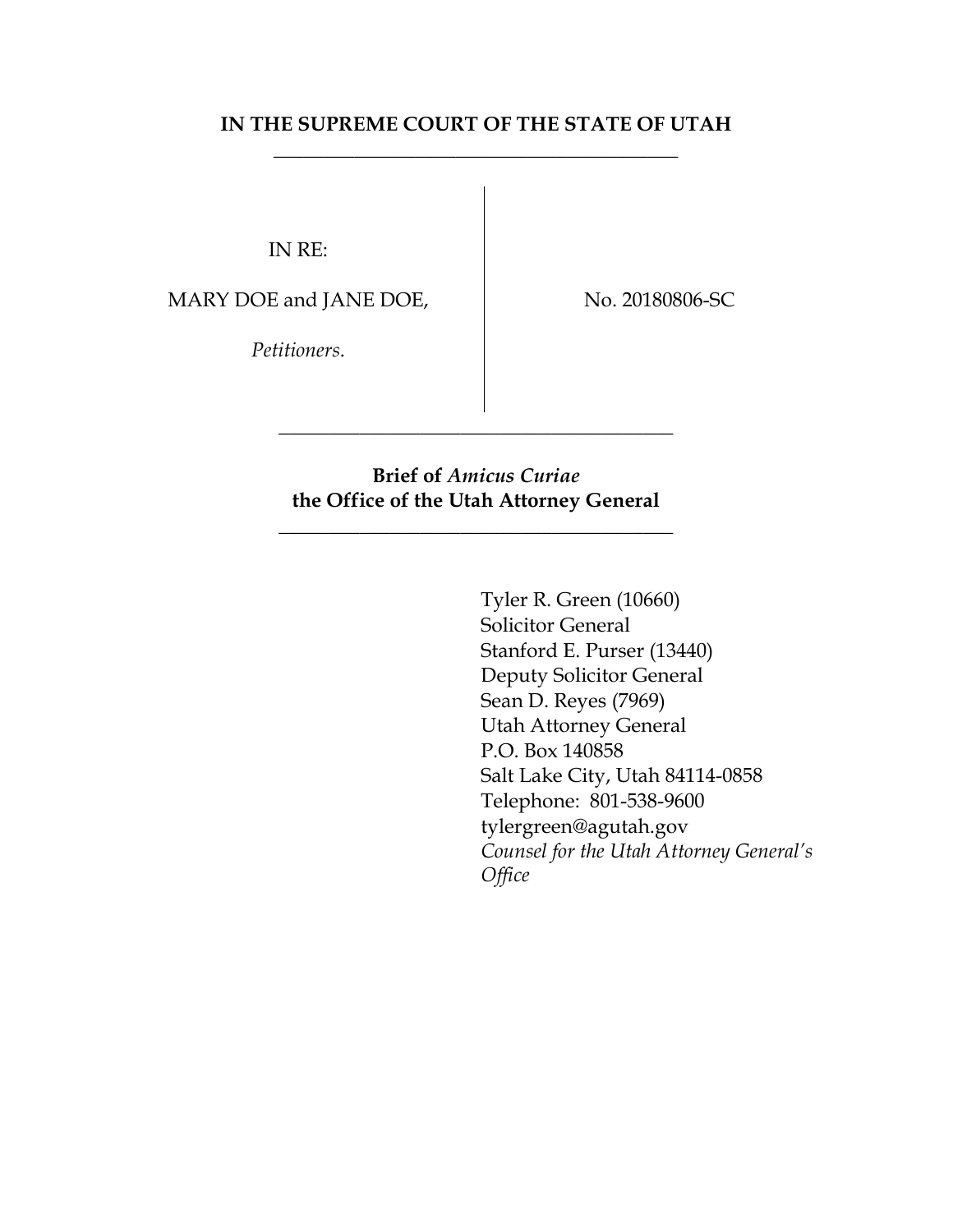# **TABLE OF CONTENTS**

| $I_{\cdot}$ |    | This Court's Bar-Admission Rules Constitute "Enactment[s] of State                                                                                                                                                           |
|-------------|----|------------------------------------------------------------------------------------------------------------------------------------------------------------------------------------------------------------------------------|
|             | A. | Section 1621(d)'s phrase "enactment of a State law" does not<br>unambiguously mean only a statute passed by a legislature3                                                                                                   |
|             | B. | Interpreting section 1621(d) to allow opting out only by legislation                                                                                                                                                         |
| П.          |    | Because the Petition Is Inextricably Linked to a Deeply Political Issue, the<br>Court Should Strongly Consider Not Enacting an Opt-Out Rule for Bar<br>Admissions Until the Legislature Passes Opt-Out Legislation for Other |
|             |    |                                                                                                                                                                                                                              |
|             |    |                                                                                                                                                                                                                              |
|             |    |                                                                                                                                                                                                                              |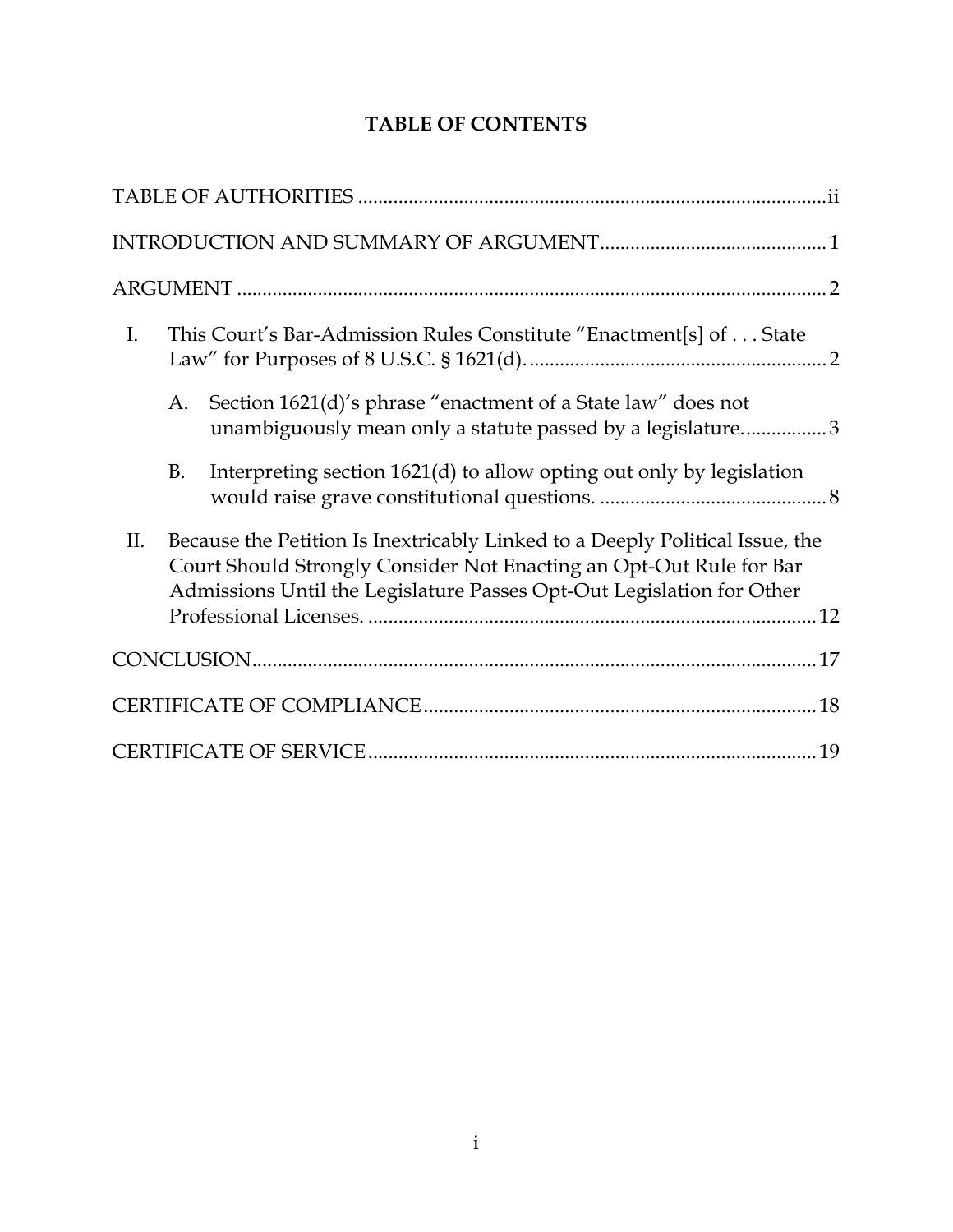## **TABLE OF AUTHORITIES**

## Cases

| Air Wisconsin Airlines Corp. v. Hoeper,                                              |     |
|--------------------------------------------------------------------------------------|-----|
|                                                                                      |     |
| Alessi v. Raybestos-Manhattan, Inc.,                                                 |     |
|                                                                                      |     |
| Arizona v. United States,                                                            |     |
|                                                                                      |     |
| Bailey v. Noot,                                                                      |     |
|                                                                                      |     |
| Brown v. Cox,                                                                        |     |
|                                                                                      |     |
| Carter v. Lehi City,                                                                 |     |
|                                                                                      |     |
| Cipollone v. Liggett Group, Inc.,                                                    |     |
|                                                                                      |     |
| City of Eastlake v. Forest City Enterprises, Inc.,                                   |     |
|                                                                                      |     |
| Cruz v. Middlekauff Lincoln-Mercury, Inc.,                                           |     |
|                                                                                      |     |
| Elks Lodge No. 719 (Ogden) & No. 2021 (Moab) v. Dep't of Alcoholic Beverage Control, |     |
|                                                                                      |     |
| Erie R. Co. v. Tompkins,                                                             |     |
|                                                                                      |     |
| Fleck v. Wetch,                                                                      |     |
|                                                                                      |     |
| Gregory v. Ashcroft,                                                                 |     |
|                                                                                      | . 9 |
| Hewitt v. Helms,                                                                     |     |
|                                                                                      |     |
| Injured Workers Ass'n of Utah v. State,                                              |     |
|                                                                                      |     |
| Janus v. State, Cty., & Municipal Employees,                                         |     |
|                                                                                      |     |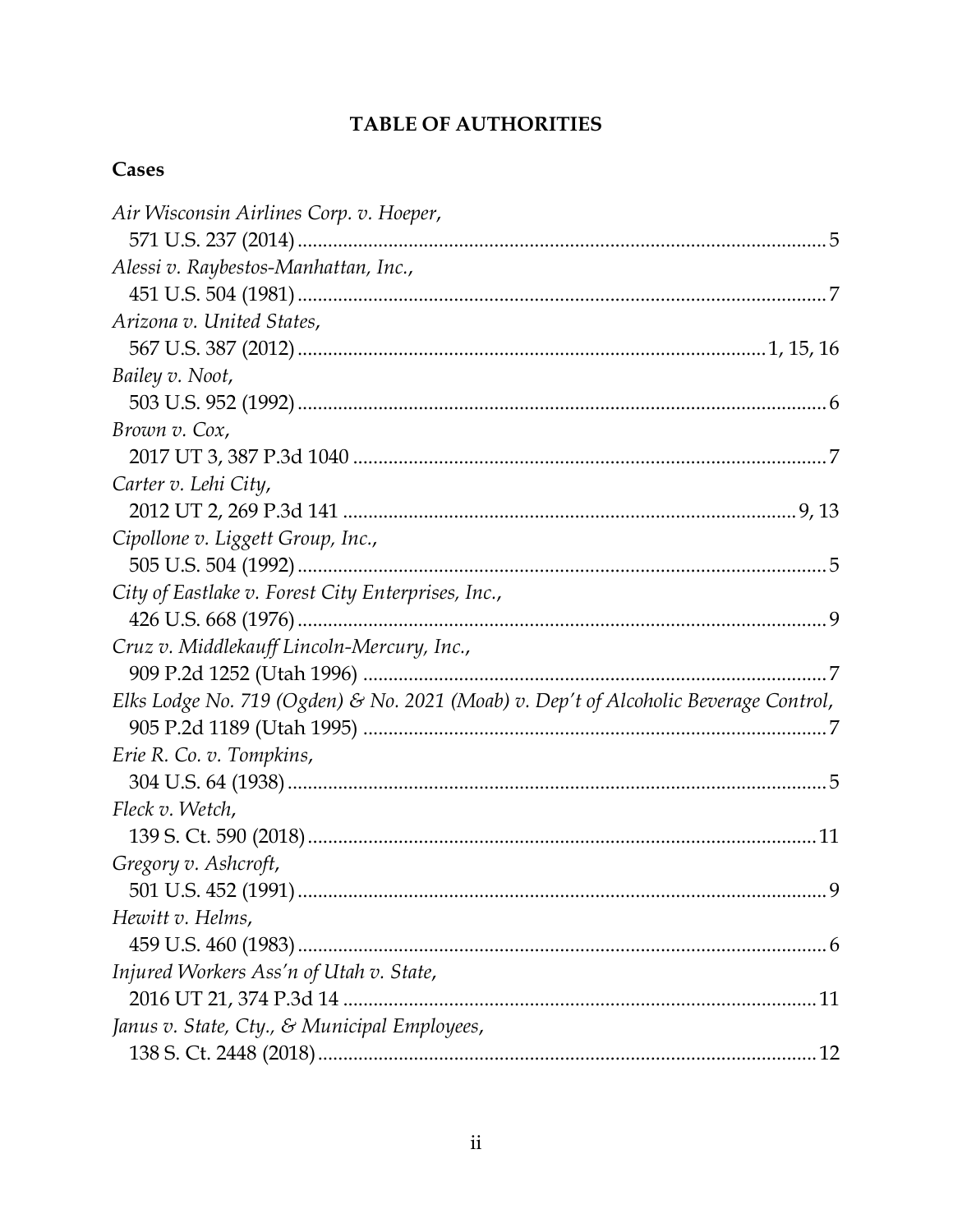| Jones v. Barlow,                           |  |
|--------------------------------------------|--|
|                                            |  |
| Krejci v. City of Saratoga Springs,        |  |
|                                            |  |
| LeBeau v. State,                           |  |
|                                            |  |
| Murphy v. Nat'l Collegiate Athletic Ass'n, |  |
|                                            |  |
| New York v. United States,                 |  |
|                                            |  |
| Olsen v. Eagle Mountain City,              |  |
|                                            |  |
| Printz v. United States,                   |  |
|                                            |  |
| Proulx v. Salt Lake City Recorder,         |  |
|                                            |  |
| Ross v. Schackel,                          |  |
|                                            |  |
| Rust v. Sullivan,                          |  |
|                                            |  |
| Sugarman v. Dougall,                       |  |
|                                            |  |
| United States v. Kokinda,                  |  |
|                                            |  |
| Utah Dep't of Transp. v. Carlson,          |  |
|                                            |  |
| Van v. Zahorik,                            |  |
|                                            |  |
| Washington v. Harper,                      |  |
|                                            |  |
| Zen Healing Arts LLC v. Dep't of Commerce, |  |
|                                            |  |
|                                            |  |

# **Statutes**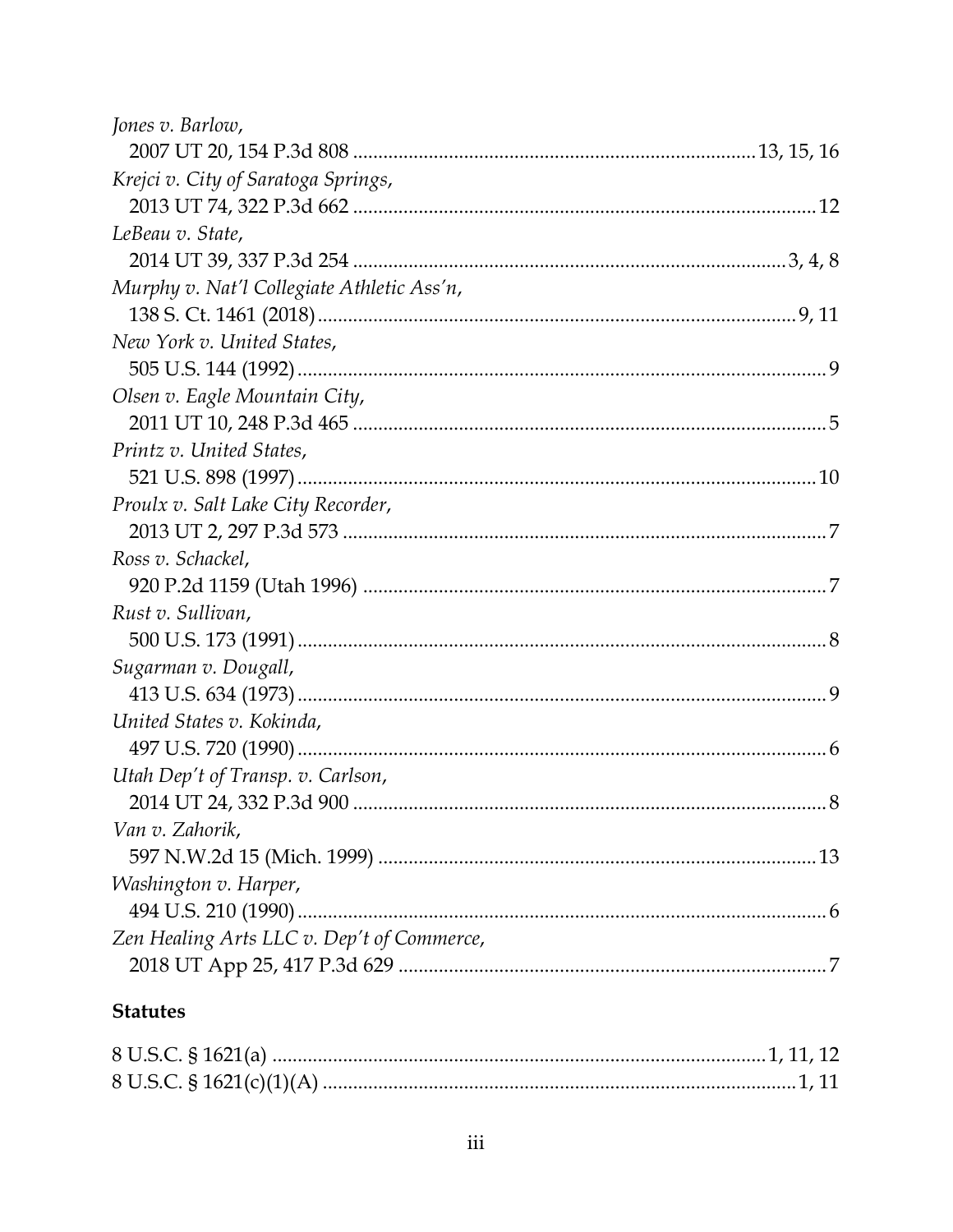# **Rules**

# **Other Authorities**

| Julia Ainsley, February had highest total of undocumented immigrants crossing U.S.    |  |
|---------------------------------------------------------------------------------------|--|
|                                                                                       |  |
| Lee Davidson, Officials reaffirm family-friendly Utah Compact on immigration. LDS     |  |
| Church still backs it but again doesn't sign it., Salt Lake Trib. (Mar. 21, 2019)  14 |  |
| Nick Miroff, 'The Conveyor Belt': U.S. officials say massive smuggling effort is      |  |
| speeding immigrants to $-$ and across $-$ the southern border,                        |  |
|                                                                                       |  |
| The New Shorter Oxford English Dictionary (5th ed. 1993) 3, 4, 5                      |  |
|                                                                                       |  |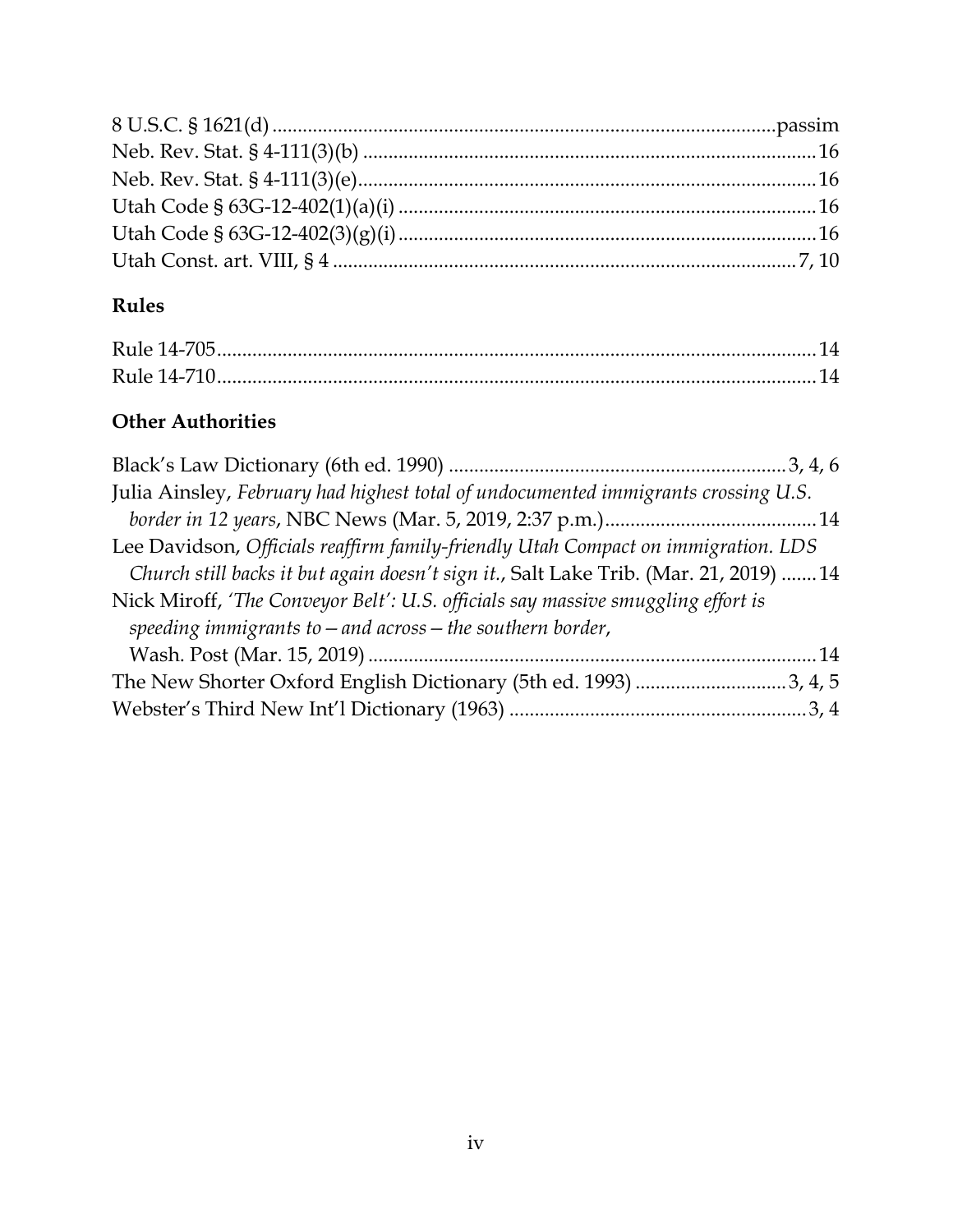#### **INTRODUCTION AND SUMMARY OF ARGUMENT**

"The Government of the United States has broad, undoubted power over the subject of immigration and the status of aliens." *Arizona v. United States*, 567 U.S. 387, 394 (2012). Exercising that power, Congress has forbidden States to issue professional licenses to immigrants illegally present in the United States. *See* 8 U.S.C. §§ 1621(a), 1621(c)(1)(A). But Congress also lets States opt out of that ban—States may allow unlawfully present immigrants to obtain professional licenses "through the enactment of a State law after August 22, 1996, which affirmatively provides for such eligibility." *Id.* § 1621(d).

Petitioners ask this Court to promulgate a rule making undocumented immigrants eligible for admission to the Utah State Bar. This Court, in turn, has sought the Utah Attorney General's Office's views on whether the Court "may 'enact[]  $\dots$  a state law' under 8 U.S.C. § 1621(d) permitting membership in the Utah State Bar for undocumented immigrants; and if so, whether it would be appropriate for the Court to do so." Order at 2 (Nov. 19, 2018).

In the Attorney General's Office's view, this Court may adopt a rule allowing undocumented immigrants to become members of the Utah State Bar. In fact, because this Court has interpreted the Utah Constitution to give it the exclusive power to regulate Utah State Bar admissions, only this Court has power under Utah law to enact a lawyer-specific opt-out provision that satisfies

1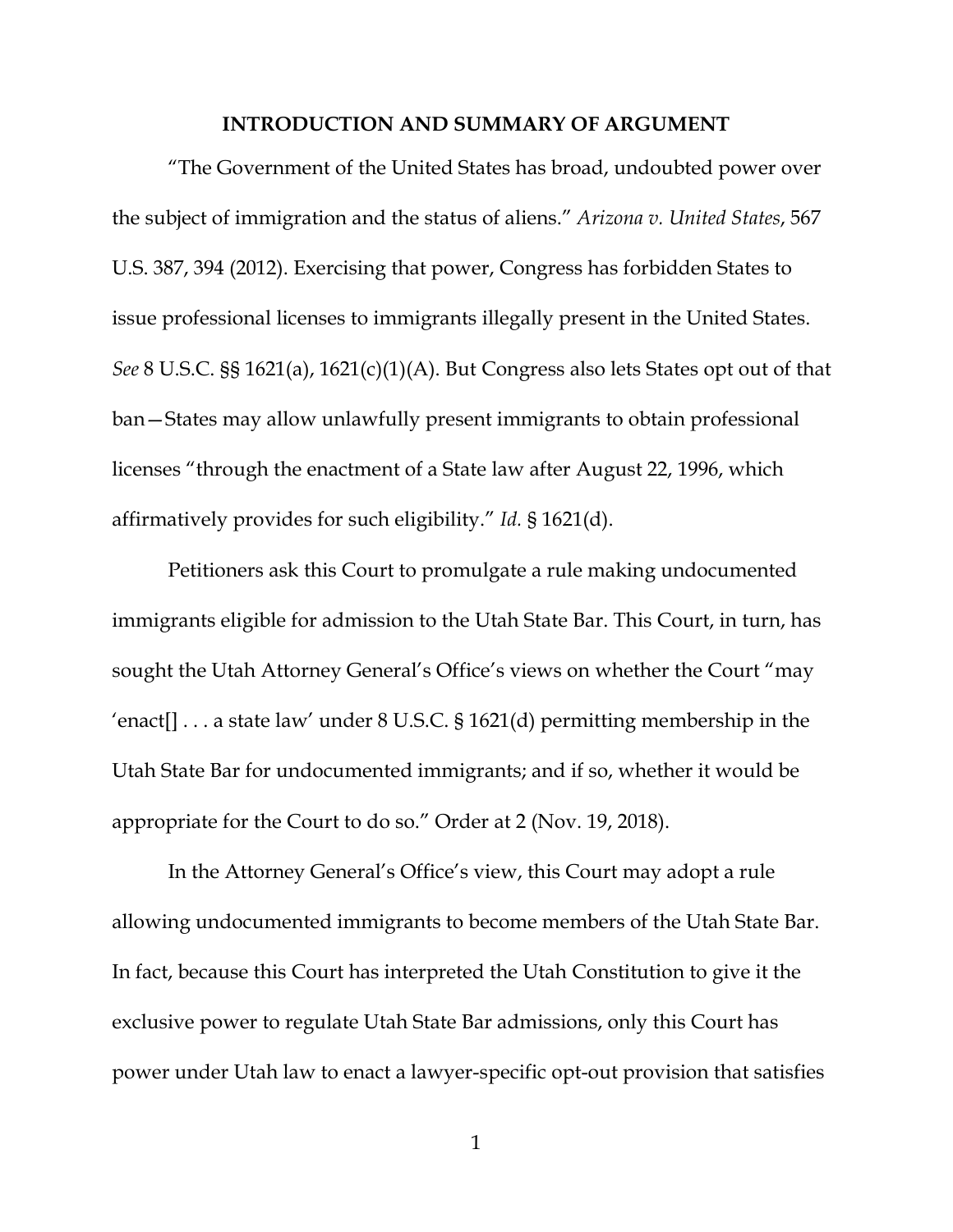section 1621(d). Any attempt by the Utah Legislature to regulate bar admissions for immigrants—of any legal status—would be invalid as a matter of State law.

Even so, the Court should strongly consider not promulgating an opt-out rule. At least, it should strongly consider not doing so *yet*. Immigration questions raise policy-laden disputes of great political import to many State constituencies. As the Court itself has acknowledged, resolving such inherently political policy disputes is not its forte. So to best ensure that this Court—a politically unaccountable body—sets state policy in a way that accounts for the myriad competing policy considerations, in these unique circumstances the Court should follow the Legislature's lead. It should strongly consider waiting to promulgate an opt-out rule for aspiring lawyers until the Legislature has first passed opt-out legislation authorizing undocumented immigrants to obtain the types of professional licenses that are within the Legislature's power to regulate.

#### **ARGUMENT**

### **I. This Court's Bar-Admission Rules Constitute "Enactment[s] of . . . State Law" for Purposes of 8 U.S.C. § 1621(d).**

No one appears to seriously dispute that States satisfy section 1621(d)'s opt-out requirement when their legislatures pass a statute "affirmatively provid[ing]" that undocumented immigrants may obtain professional licenses. 8 U.S.C. § 1621(d). But that does not answer the question whether the phrase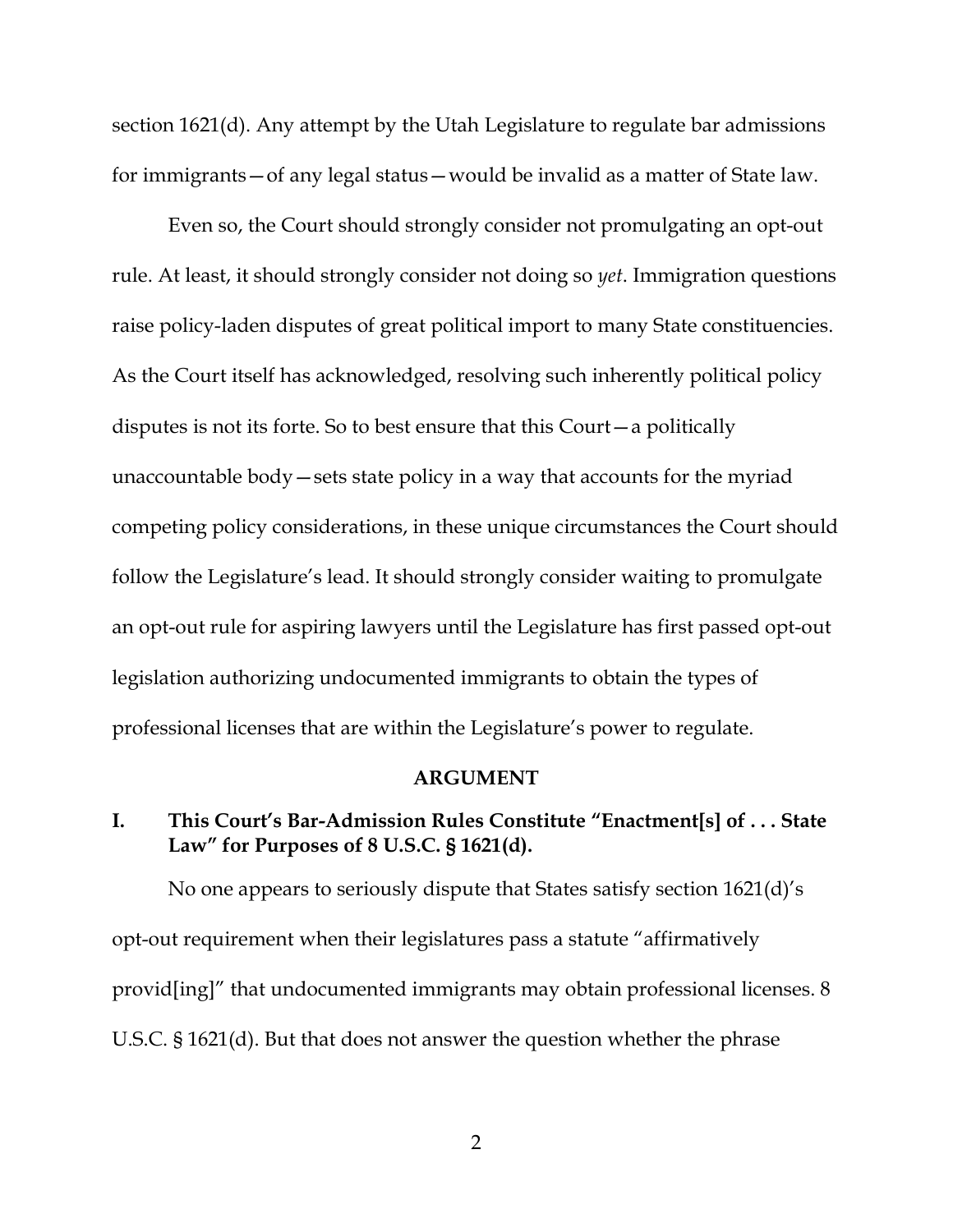"enactment of a State law" in section 1621(d) unambiguously makes legislation the *only* way States can opt out.

In the Attorney General's Office's view, it does not. That text can—and especially in this context, should—be interpreted to allow Utah to opt out by a court rule making undocumented immigrants eligible for bar admission.

#### **A. Section 1621(d)'s phrase "enactment of a State law" does not unambiguously mean only a statute passed by a legislature.**

Statutory construction begins, "as always, with the statutory text." *LeBeau v. State*, 2014 UT 39, ¶ 26, 337 P.3d 254.

On its face, the word "law" in section 1621(d) is not limited to statutes. The word "law" bears a broad definition. One dictionary contemporaneous with section 1621(d)'s passage lists 17 definitions for the word "law." The New Shorter Oxford English Dictionary 1544-45 (5th ed. 1993). An earlier one lists nine definitions, each containing from one to five subparts. Webster's Third New Int'l Dictionary 1279 (1963). And the definition of "law" in the edition of Black's Law Dictionary contemporaneous with section 1621(d) spans two pages. Black's Law Dictionary 884-85 (6th ed. 1990).

A few examples show this term's sweeping scope. Law is defined as a "rule of conduct imposed by secular authority"—specifically, the "body of rules, whether formally enacted or customary, which a particular State or community recognizes as governing the actions of its subjects or members and which it may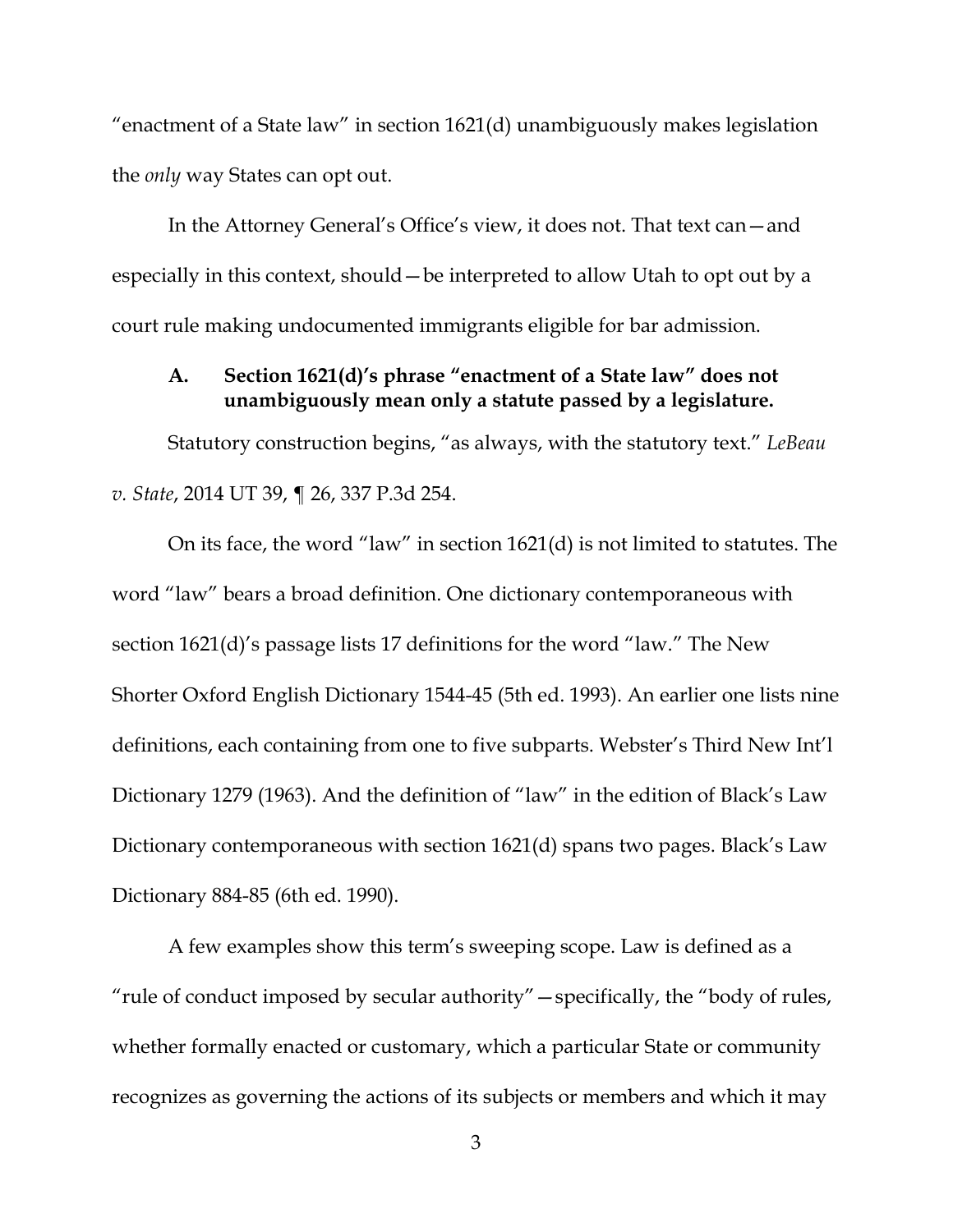enforce by imposing penalties." New Shorter Oxford English Dictionary at 1544 (first entry). It is also defined as "a binding custom or practice of a community: a rule or mode of conduct or action that is prescribed or formally recognized as binding by a supreme controlling authority or is made obligatory by a sanction (as an edict, decree, rescript, order, ordinance, statute, resolution, rule, judicial decision, or usage)." Webster's Third New Int'l Dictionary at 1279 (first entry). But it can also mean "[a]ny of the body of individual rules in force in a State or community"; the "action of the courts, as a means of providing redress of grievances or enforcing claims"; or "[t]he statute and common law." New Shorter Oxford English Dictionary at 1544 (second, fifth, and sixth entries).

Alternatively, law is defined as "[t]hat which is laid down, ordained, or established. . . . Law, in its generic sense, is a body of rules of action or conduct prescribed by controlling authority, and having binding legal force." Black's Law Dictionary at 884 (6th ed.). Black's continues: "The 'law' of a state is to be found in its statutory and constitutional enactments, as interpreted by its courts, and, in absence of statute law, in rulings of its courts." *Id.* But the "word may mean or embrace: body of principles, standards and rules promulgated by government"; "administrative agency rules and regulations"; or "judicial decisions, judgments or decrees." *Id.* (citations omitted). Thus "law" plainly comprises statutes, but it just as plainly is not limited to them.

4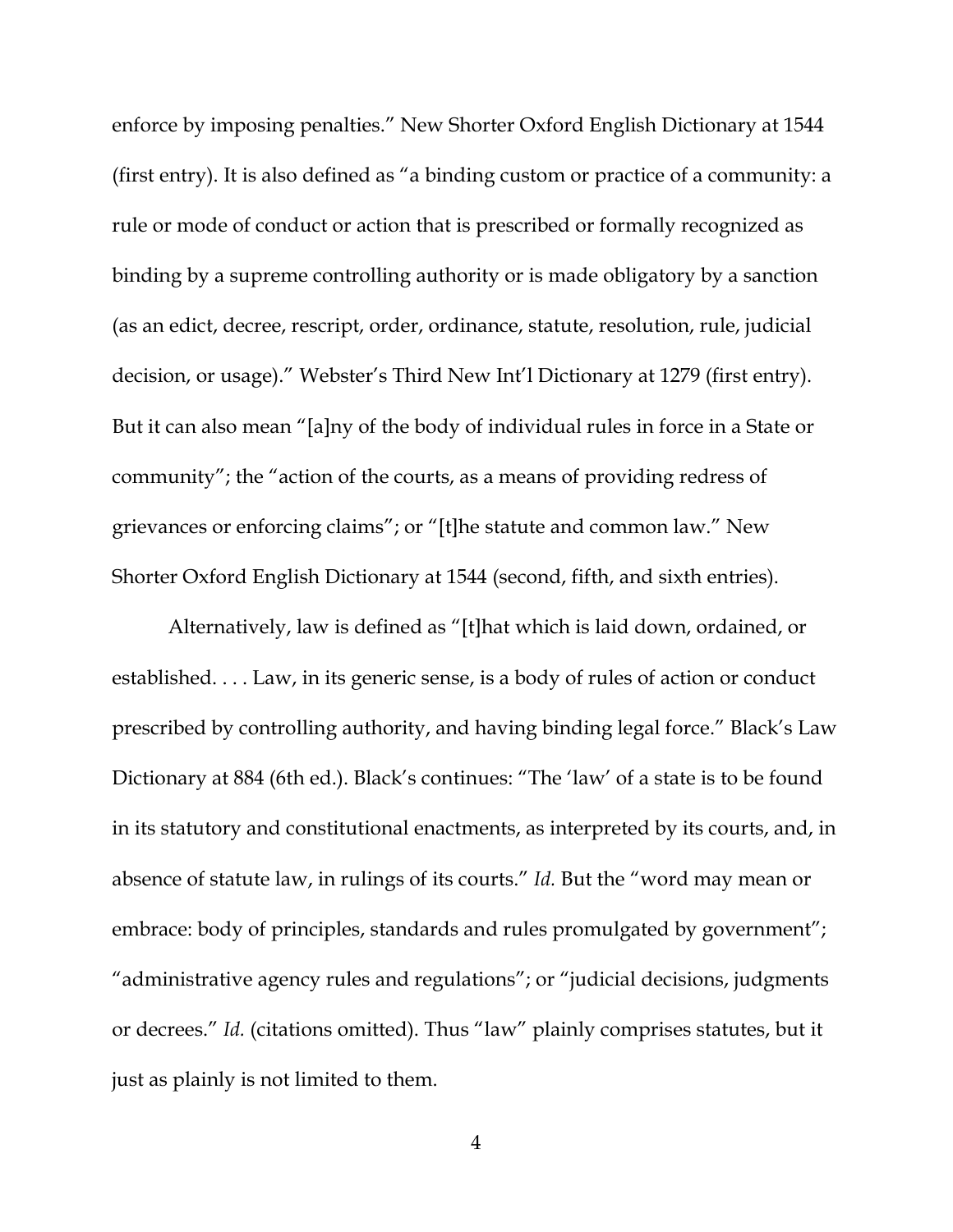The contextual clues from the rest of section 1621(d)'s text do not undermine that conclusion. *See Olsen v. Eagle Mountain City*, 2011 UT 10, ¶ 12, 248 P.3d 465. On the contrary, they buttress it. Congress used the compound noun "State law" in section 1621(d). And "[a]t least since *Erie R. Co. v. Tompkins*, 304 U.S. 64 (1938)," the Supreme Court has "recognized the phrase 'state law' to include common law as well as statutes and regulations." *Cipollone v. Liggett Group, Inc.*, 505 U.S. 504, 522 (1992) (plurality op.). "[I]t is a cardinal rule of statutory construction that, when Congress employs a term of art, it presumably knows and adopts the cluster of ideas that were attached to each borrowed word in the body of learning from which it is taken." *Air Wisconsin Airlines Corp. v. Hoeper*, 571 U.S. 237, 248 (2014) (internal quotation marks omitted). Because in 1996 it had been settled U.S. Supreme Court precedent for nearly 60 years that the phrase "State law" included a state's common law, statutes, and regulations, this Court can presume that Congress borrowed that broader meaning when it used that compound noun in section 1621(d).

Neither does the term "enactment" in section 1621(d) rebut that presumption and require reading "State law" to mean only "statute." Enactment is defined as "[t]he action of enacting a law; the state or fact of being enacted." New Shorter Oxford English Dictionary at 812. It can also mean "[a] thing which is enacted; an ordinance, a statute," or "[t]he provisions of a law." *Id.*

5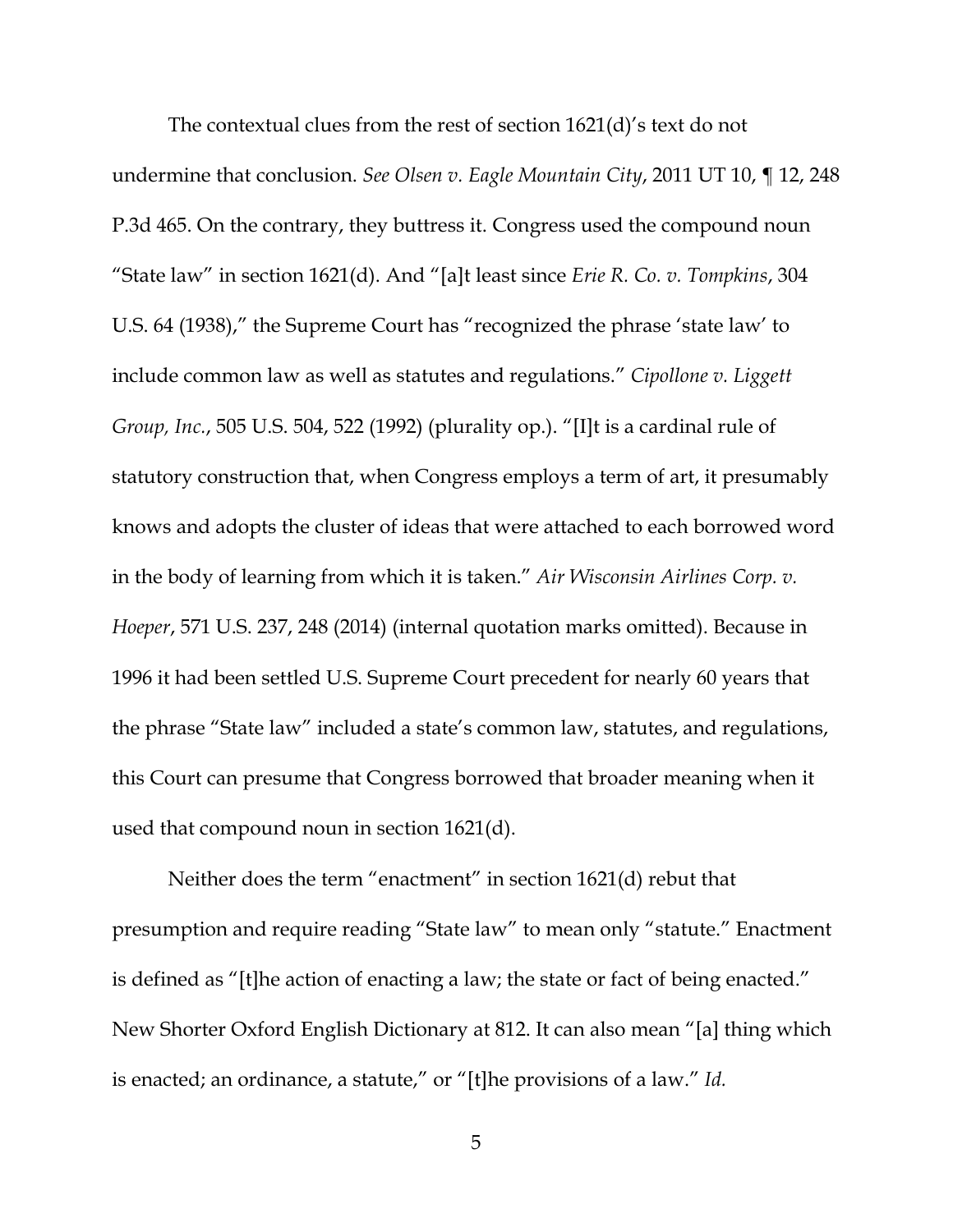That definition admittedly encompasses both the act of a legislature's passing a statute and the statute thus produced. *See also* Black's Law Dictionary at 526 (6th ed.) (defining "Enactment" as "[t]he method or process by which a bill in the Legislature becomes a law"). But other contemporaneous usages suggest that "enactment" can also mean lawmaking processes other than a legislature's passing a statute—particularly rulemaking processes.

Most relevant, before Congress passed section 1621(d), the United States Supreme Court repeatedly used the words "enactment" or "enact" to describe regulatory processes—not legislation—producing non-statutory laws. For example, the Court pointed to its prior holding that a state bureau of prisons had created a protected liberty interest for certain prison inmates "by enacting regulations that 'used language of an unmistakably mandatory character.'" *Washington v. Harper*, 494 U.S. 210, 221 (1990) (quoting *Hewitt v. Helms*, 459 U.S. 460, 471 (1983)). It cited "real-world experience" as the reason "the Postal Service enacted the regulation at issue" in *United States v. Kokinda*, 497 U.S. 720, 735 (1990). Justice White once described how the Minnesota commissioner of corrections "enacted new parole regulations" governing prisoners' release dates. *Bailey v. Noot*, 503 U.S. 952, 952 (1992) (White, J., dissenting from the denial of certiorari). And in deciding what level of deference to apply to agency action, the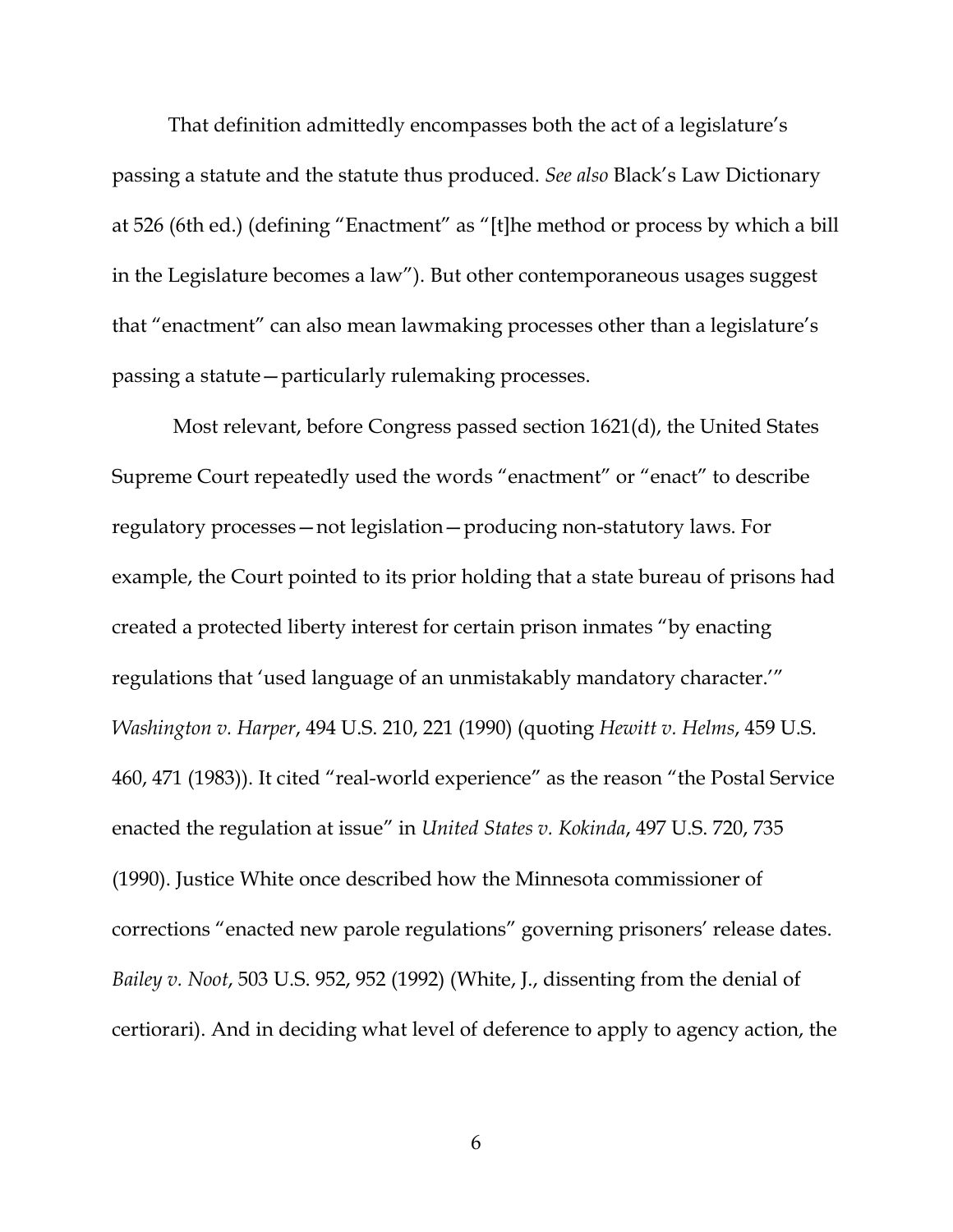Court observed that "an agency" may be "empowered to enact legislative rules." *Alessi v. Raybestos-Manhattan, Inc.*, 451 U.S. 504, 517 n.13 (1981).

Utah courts use that word the same way. This Court described its authority under article VIII, section 4 of the Utah Constitution as the "authority to enact rules of evidence and procedure." *Brown v. Cox*, 2017 UT 3, ¶ 17, 387 P.3d 1040. The court of appeals said the Department of Professional Licensing "enacted the Rule" an appellant had challenged as exceeding DOPL's authority. *Zen Healing Arts LLC v. Dep't of Commerce*, 2018 UT App 25, ¶ 4, 417 P.3d 629. And this Court has resolved cases by relying on Black's Law Dictionary's definition of "[p]ositive law" as law that "'typically consists of enacted law—the codes, statutes, and regulations that are applied and enforced in the courts.'" *Proulx v. Salt Lake City Recorder*, 2013 UT 2, ¶ 9, 297 P.3d 573 (quoting Black's Law Dictionary [1](#page-12-0)280 (9th ed. 2009)). Other examples abound.<sup>1</sup>

l

<span id="page-12-0"></span><sup>1</sup> *See, e.g.*, *Ross v. Schackel*, 920 P.2d 1159, 1170 (Utah 1996) (Stewart, A.C.J., dissenting) (noting "a sheep inspector, as a public officer, was statutorily authorized to enact regulations and take specific actions to protect the public health"); *Cruz v. Middlekauff Lincoln-Mercury, Inc.*, 909 P.2d 1252, 1260 n.2 (Utah 1996) (Zimmerman, C.J., concurring in the result) (noting that the United States Department of Transportation "has enacted a regulation requiring" car manufacturers to install a certain safety feature); *Elks Lodge No. 719 (Ogden) & No. 2021 (Moab) v. Dep't of Alcoholic Beverage Control*, 905 P.2d 1189, 1206 (Utah 1995) (describing the holding of a California case "involving an apartment complex that enacted a rule prohibiting families with children from leasing apartments").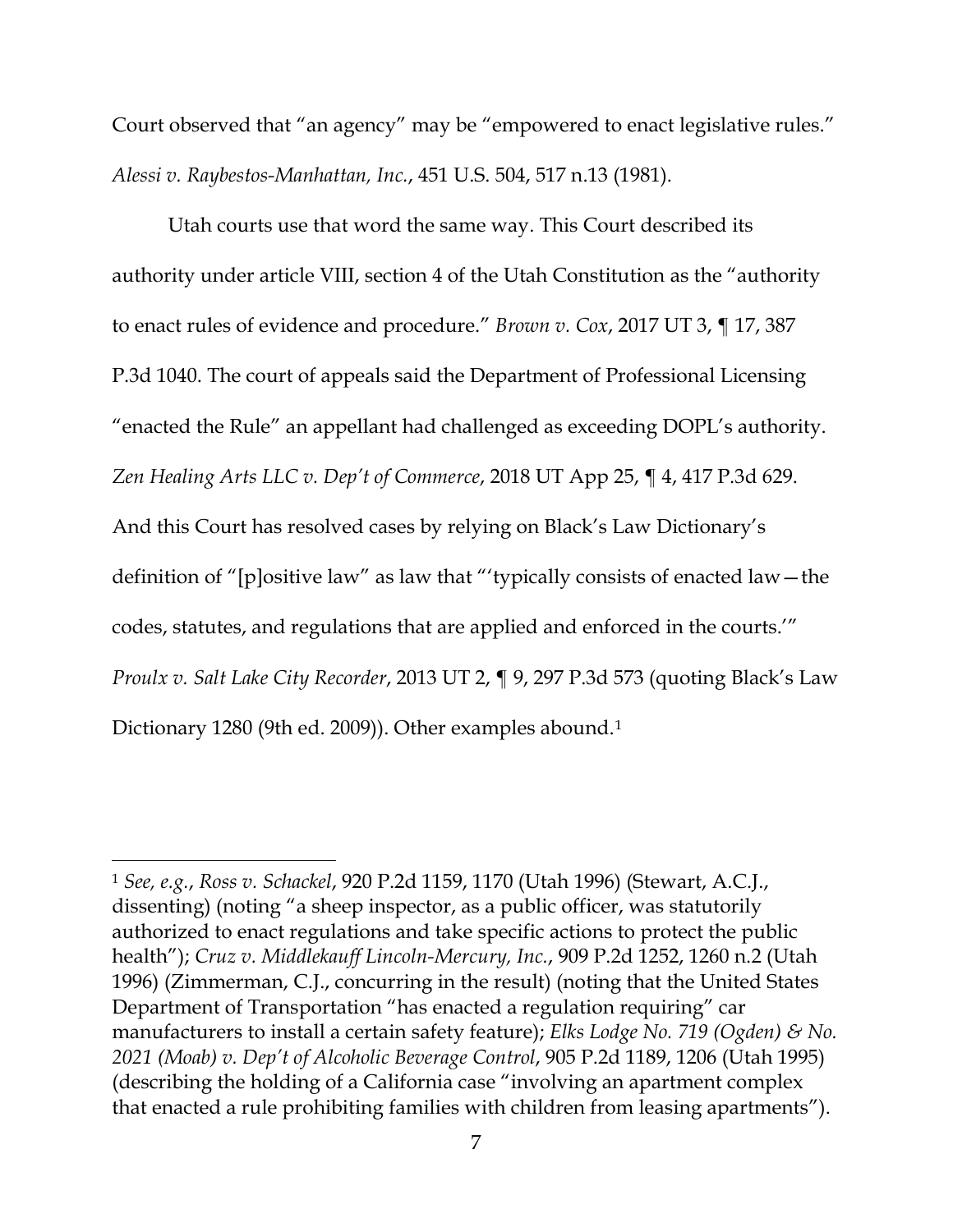In short, "the enactment of a State law" that Congress requires of States as a precondition to their issuing professional licenses to unlawfully present immigrants is best read to include not just a statute but also a rule or regulation that "affirmatively provides for such eligibility." 8 U.S.C. § 1621(d).

#### **B. Interpreting section 1621(d) to allow opting out only by legislation would raise grave constitutional questions.**

At a minimum, section 1621(d) is ambiguous about whether States can opt out in ways other than by passing statutes. So the Court can employ additional tools of statutory construction to discern its meaning. *See LeBeau*, 2014 UT 39, ¶ 26. In these unique circumstances, the most relevant of those tools is the canon of constitutional avoidance, which supports interpreting section 1621(d) to allow Utah to opt out by court rule.

The canon of constitutional avoidance says that courts may "reject[] one of two plausible constructions of a statute on the ground that it would raise grave doubts as to its constitutionality." *Utah Dep't of Transp. v. Carlson*, 2014 UT 24, ¶ 23, 332 P.3d 900. This canon "shows proper respect for the legislature, which is assumed to 'legislate[] in the light of constitutional limitations.'" *Id.* (quoting *Rust v. Sullivan*, 500 U.S. 173, 191 (1991)).

Reading section 1621(d) to prescribe legislation as the only way Utah can authorize bar admissions for undocumented immigrants would raise serious anticommandeering concerns. The anticommandeering doctrine "represents the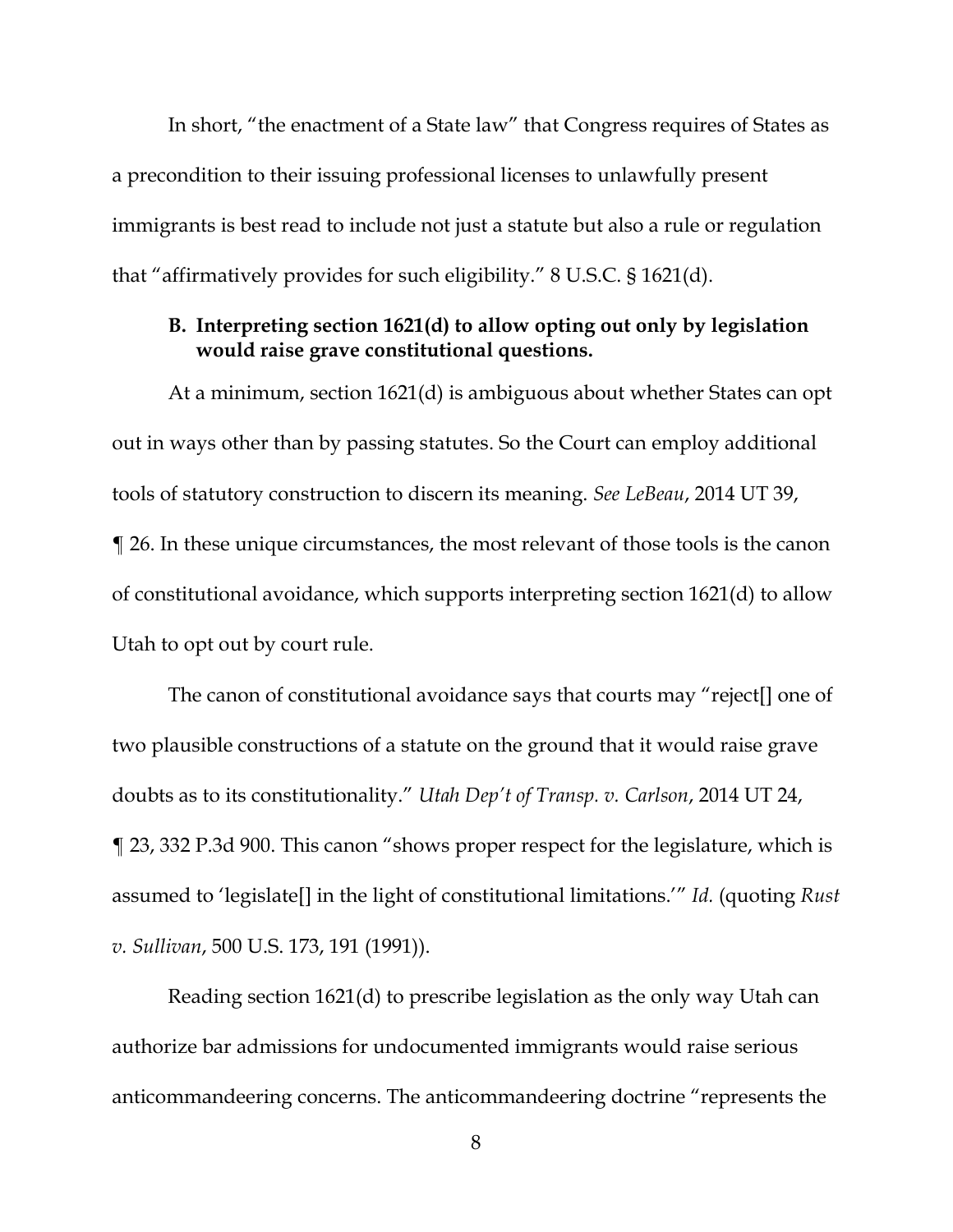recognition" that Congress lacks "power to issue direct orders to the governments of the States." *Murphy v. Nat'l Collegiate Athletic Ass'n*, 138 S. Ct. 1461, 1476 (2018). Congress cannot do so because the States "retained 'a residuary and inviolable sovereignty'" when they entered the Union. *Id.* at 1475 (quoting Federalist No. 39). That inherent sovereignty includes "a State's constitutional responsibility for the establishment and operation of its own government." *Sugarman v. Dougall*, 413 U.S. 634, 648 (1973). Indeed, "[t]hrough the structure of its government, and the character of those who exercise government authority, a State defines itself as a sovereign." *Gregory v. Ashcroft*, 501 U.S. 452, 460 (1991); *see also City of Eastlake v. Forest City Enterprises, Inc.*, 426 U.S. 668, 672 (1976) ("Under our constitutional assumptions, all power derives from the people, who can delegate it to representative instruments which they create."). This Court has recognized this same "basic premise, upon which all our government is built"—"the people have the inherent authority to allocate governmental power in the bodies they establish by law." *Carter v. Lehi City*, 2012 UT 2, ¶ 21, 269 P.3d 141.

Interpreting section 1621(d)'s opt-out provision to require an exercise of state sovereign power by one specific branch of state government—the legislature—raises grave anticommandeering concerns. To be sure, this manifestation of anticommandeering differs from those held unconstitutional in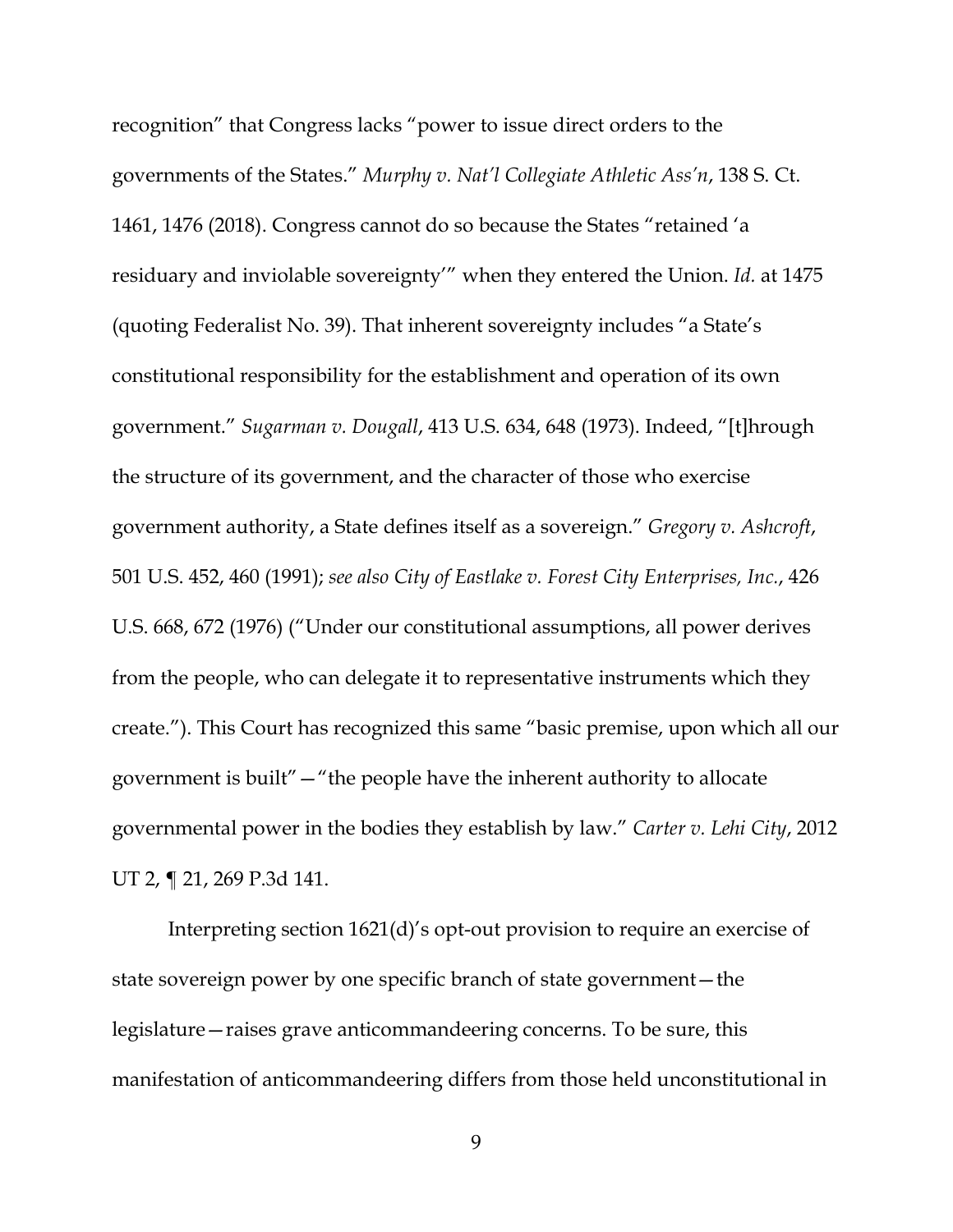*Murphy*, *New York v. United States*, 505 U.S. 144 (1992), and *Printz v. United States*, 521 U.S. 898 (1997). In those cases, Congress issued express federal commands requiring state officials to *do something*. Here, Congress admittedly does not require state officials (in any governmental branch) to do anything; section 1621(d) lets States chose to opt out or not, as they wish.

But if section 1621(d) is interpreted to make only statutory opt-outs effective, it becomes a federal command that a State assign specific sovereign powers to a particular branch of state government. Specifically, reading section 1621(d) that way would make a State's exercise of its sovereign power over professional licenses (including bar admissions) invalid *unless* its legislature exercised it. It's hard to think of a more direct federal intrusion on the States' core retained sovereign rights recognized in *Sugarman*, *Gregory*, *City of Eastlake*, and *Carter* to structure their governments—and assign their sovereign powers—as they see fit.

And that's not just a theoretical anticommandeering problem. The people of Utah have in *fact* assigned their sovereign power over bar admissions to this Court. The Utah Constitution gives "[t]he Supreme Court" the power to "govern the practice of law, including admission to practice law," "by rule." Utah Const. art. VIII, § 4. This Court has interpreted that provision to give the Court

10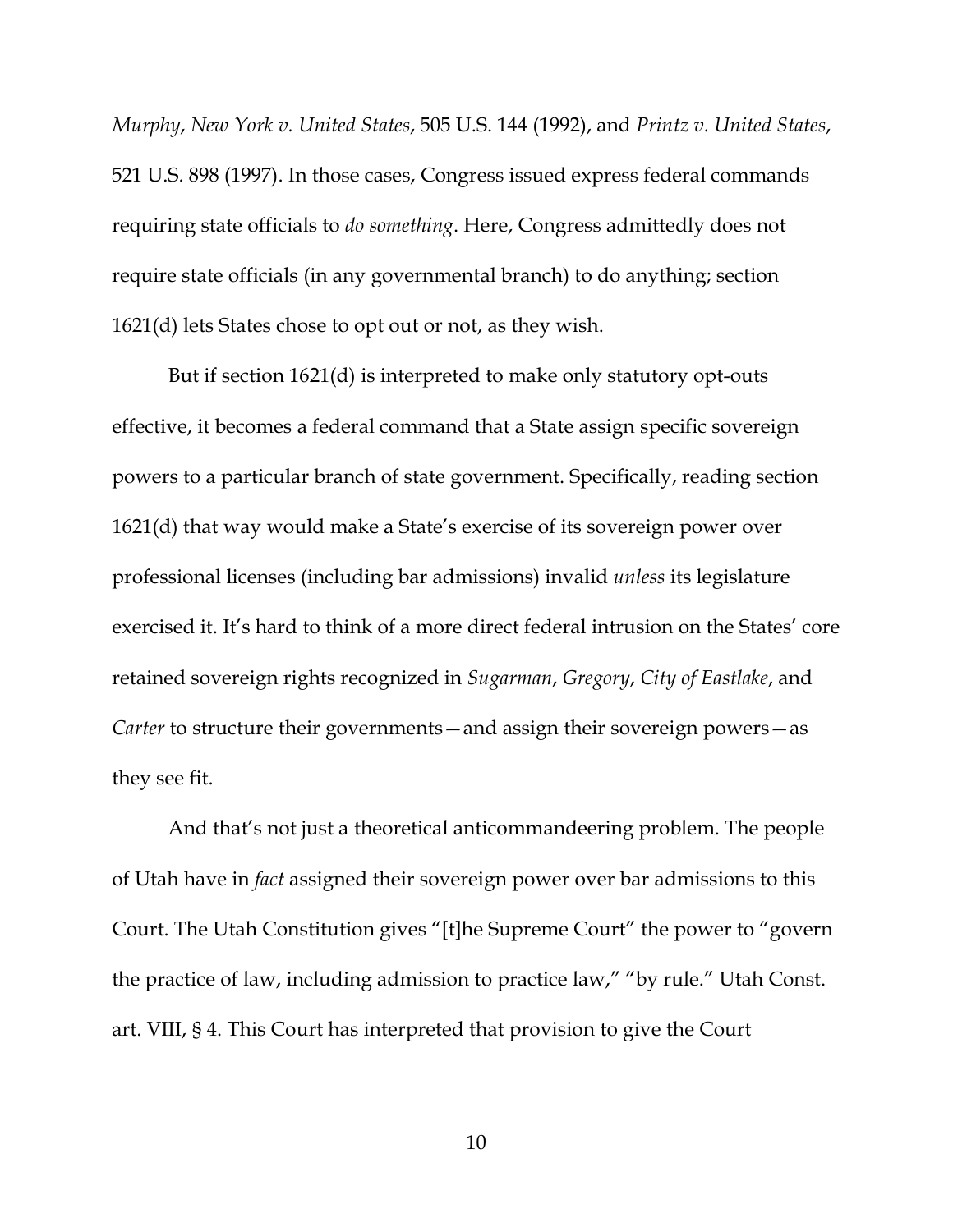"plenary" and "exclusive authority to govern the practice of law." *Injured Workers Ass'n of Utah v. State*, 2016 UT 21, ¶¶ 14, 43, 374 P.3d 14.

The upshot? As a matter of state law, any attempt by the Utah Legislature to satisfy section 1621(d) by passing an opt-out statute for bar admissions would be a nullity. So reading section 1621(d) to limit a state's ability to opt out only by passing a statute constitutes an actual, concrete affront to Utah's sovereignty—a congressional conclusion that Utah has misallocated its sovereign powers. That's at least as constitutionally offensive as Congress's "issu[ing] direct orders to state legislatures" that those legislatures theoretically could carry out. *Murphy*, 138 S. Ct. at 1478. It might be even more problematic—it's Congress requiring a state legislature to exercise a state power that the State has by sovereign right determined should be vested in another part of its government.

Given section 1621(d)'s ambiguity, this Court should rely on the canon of constitutional avoidance to conclude that the Court may satisfy section 1621(d)'s opt-out provision by enacting the proposed rule.[2](#page-16-0)

l

<span id="page-16-0"></span><sup>2</sup> Some *amici* have argued that bar admissions in Utah are not subject to section 1621(a)'s ban because, they contend, in Utah a bar license is neither provided by a state agency nor funded by appropriated state funds. *See, e.g.*, Br. of *Amicus Curiae* Parr Brown Gee & Loveless, P.C. at 3-7 (citing 8 U.S.C. § 1621(c)(1)(A)); Br. of *Amici Curiae* Ad Hoc Coalition of Utah Law Professors at 7-15 (same). Nationally, courts are reassessing whether compelled membership in, or funding of, private entities such as bar associations is consonant with the First Amendment. *See, e.g.*, *Fleck v. Wetch*, 139 S. Ct. 590 (2018) (granting certiorari, vacating the judgment in 868 F.3d 652, and remanding the case to the Eighth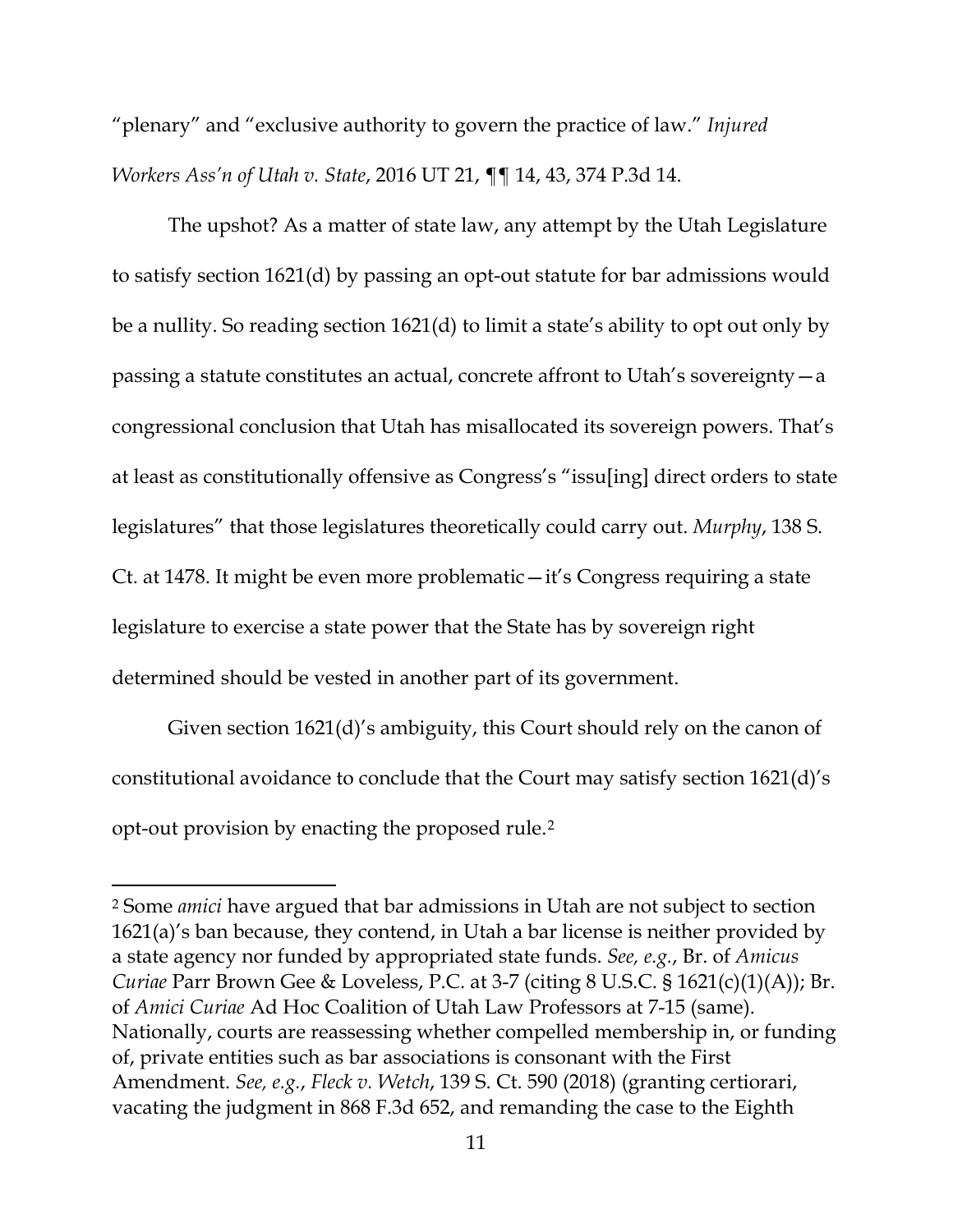**II. Because the Petition Is Inextricably Linked to a Deeply Political Issue, the Court Should Strongly Consider Not Enacting an Opt-Out Rule for Bar Admissions Until the Legislature Passes Opt-Out Legislation for Other Professional Licenses.**

Though this Court can enact an opt-out rule that would satisfy section 1621(d), the more appropriate course in these unique circumstances would be to follow the Legislature's policy lead. The Court should strongly consider adopting an opt-out rule for bar admissions only after the Legislature has passed a statute allowing undocumented immigrants to obtain other professional licenses. That conclusion follows from three straightforward premises.

First, when it enacts rules for bar admission, this Court makes policy. Baradmission rules are "rules of general applicability" for aspiring lawyers and involve "the 'weighing of broad, competing policy considerations'"—the two "chief hallmarks of legislative action." *Krejci v. City of Saratoga Springs*, 2013 UT 74, ¶ 31, 322 P.3d 662. To be sure, the constitution assigns this limited policymaking function to the Court. But in that role the Court deviates sharply

l

Circuit for it to consider—in light of *Janus v. State, Cty., & Municipal Employees*, 138 S. Ct. 2448 (2018)—the petitioner's arguments that mandatory membership in a state bar association, and state bar's opt-out funding rule, violate the First Amendment). To avoid inadvertently implicating those separate constitutional questions, this Court may wish to assume without deciding that Utah bar licenses are subject to section 1621(a)'s ban—particularly since the Attorney General's Office's analysis and *amici*'s approach reach the same conclusion on the Court's first question.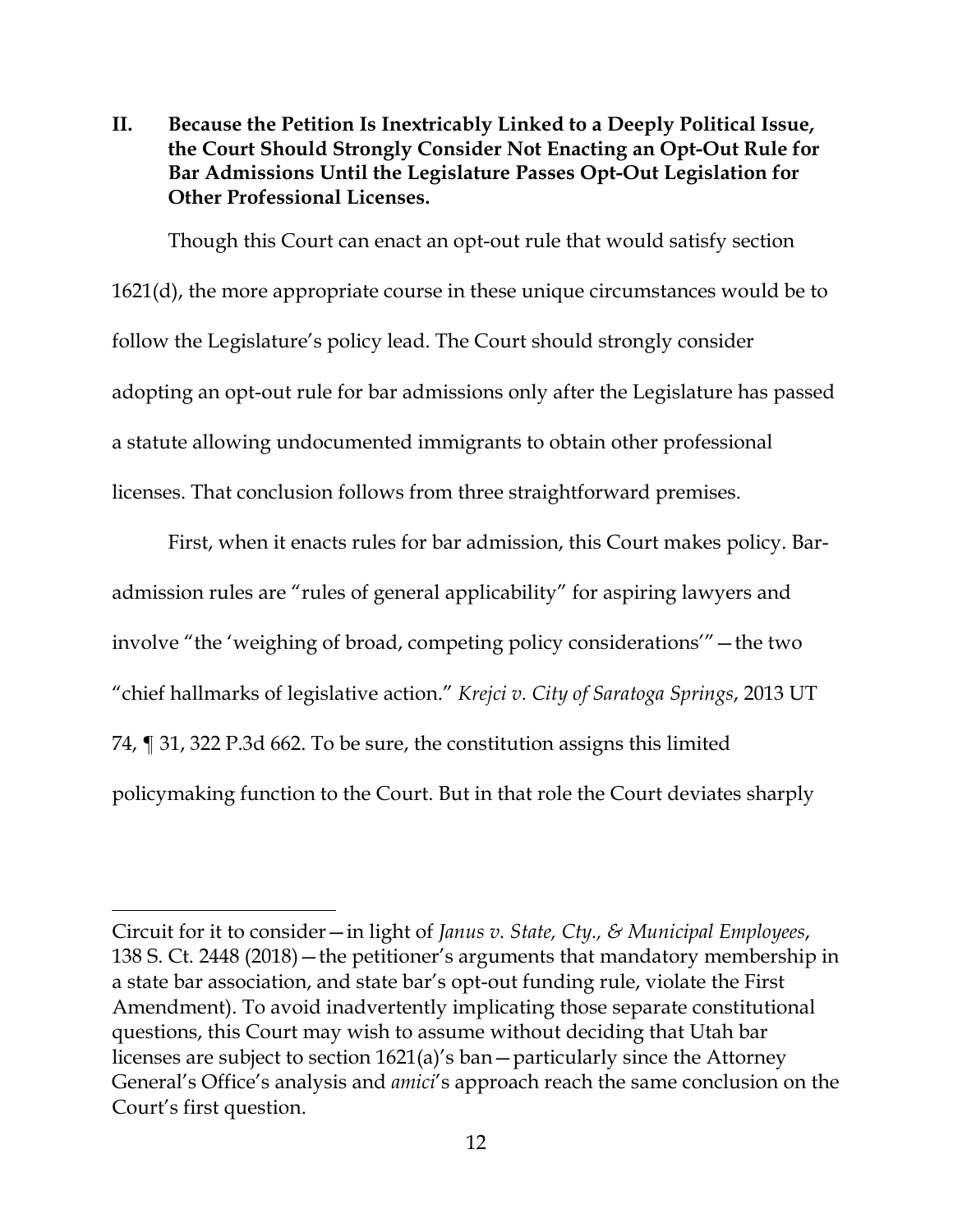from its usual role of "interpreting the policy decisions of the legislature—not on making [policy] decisions in the first place." *Carter*, 2012 UT 2, ¶ 50.

Second, as the Court itself has long acknowledged, the Court is not well equipped to tackle divisive policy questions. "'As a general rule, making social policy is a job for the Legislature, not the courts.'" *Jones v. Barlow*, 2007 UT 20, ¶ 34, 154 P.3d 808 (quoting *Van v. Zahorik*, 597 N.W.2d 15, 18 (Mich. 1999)). Indeed, the Court has been "'especially'" reluctant to make policy "'when the determination or resolution requires placing a premium on one societal interest at the expense of another.'" *Id.* (quoting *Van*, 597 N.W.2d at 18). "Courts are illsuited for such ventures" because they "are unable to fully investigate the ramifications of social policies and cannot gauge or build the public consensus necessary to effectively implement them." *Id.* ¶ 36. The Court thus protects its institutional credibility and legitimacy through actions recognizing that "'[t]he responsibility for drawing lines in a society as complex as ours—of identifying priorities, weighing the relevant considerations and choosing between competing alternatives—is the Legislature's, not the judiciary's.'" *Id.* ¶ 34 (quoting *Van*, 597 N.W.2d at 18).

Third, this particular policy issue—immigration—is a uniquely hot-button political topic. The constant drumbeat of immigration-related news stories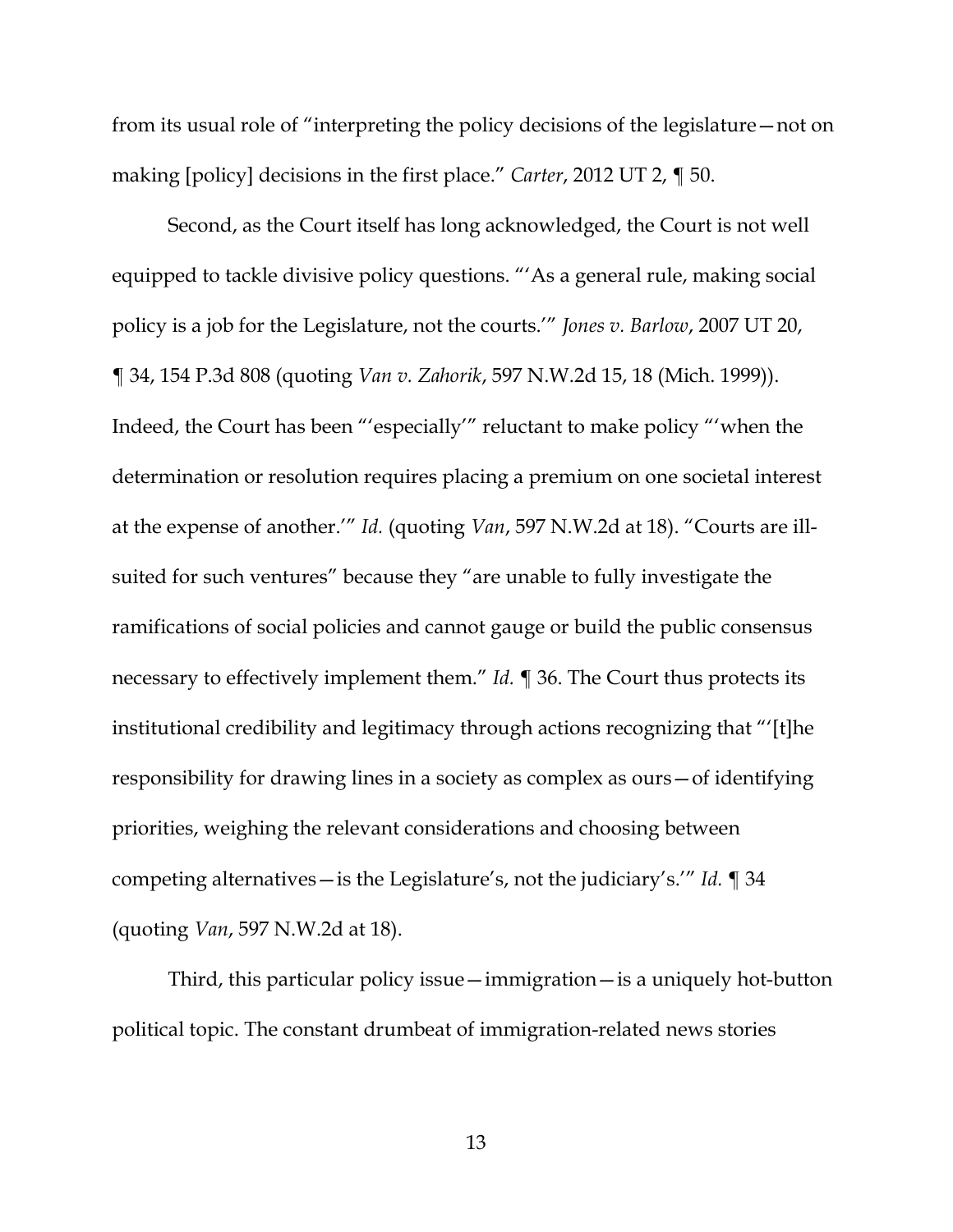reflects how squarely this issue remains fixed in our national conversation.[3](#page-19-0) Even more to the point, immigration policy remain unsettled in Utah. Just last week, the *Salt Lake Tribune* reported on local efforts "to reaffirm" immigration policies that, in their proponents' view, "emphasiz[ed] humane treatment of immigrants, keeping families together and focusing deportation on serious criminals." Lee Davidson, *Officials reaffirm family-friendly Utah Compact on immigration. LDS Church still backs it but again doesn't sign it.*, Salt Lake Trib. (Mar. 21, 2019), [https://www.sltrib.com/news/politics/2019/03/21/officials-reaffirm-family/.](https://www.sltrib.com/news/politics/2019/03/21/officials-reaffirm-family/) One participant said that "'our immigration system is still in need of significant reform.'" *Id.* The proponents reemphasized their principles to push those reforms their way because "[i]mmigration debates remain bitter." *Id.*

And that's precisely the point. The policy debates about immigration differ in kind from policy debates about, say, what the bar examination should consist of, *see* Rule 14-710, or who should be admitted to the Utah State Bar by motion, *see* Rule 14-705. Those latter issues command significantly less cognizance. So the

<span id="page-19-0"></span><sup>3</sup> *See, e.g.*, Nick Miroff, *'The Conveyor Belt': U.S. officials say massive smuggling effort is speeding immigrants to—and across—the southern border*, Wash. Post (Mar. 15, 2019), [https://www.washingtonpost.com/national/the](https://www.washingtonpost.com/national/the-conveyor-belt-us-officials-say-massive-smuggling-effort-is-speeding-immigrants-to--and-across--the-southern-border/2019/03/15/940bf860-4022-11e9-a0d3-1210e58a94cf_story.html)[conveyor-belt-us-officials-say-massive-smuggling-effort-is-speeding-immigrants](https://www.washingtonpost.com/national/the-conveyor-belt-us-officials-say-massive-smuggling-effort-is-speeding-immigrants-to--and-across--the-southern-border/2019/03/15/940bf860-4022-11e9-a0d3-1210e58a94cf_story.html)[to--and-across--the-southern-border/2019/03/15/940bf860-4022-11e9-a0d3-](https://www.washingtonpost.com/national/the-conveyor-belt-us-officials-say-massive-smuggling-effort-is-speeding-immigrants-to--and-across--the-southern-border/2019/03/15/940bf860-4022-11e9-a0d3-1210e58a94cf_story.html) [1210e58a94cf\\_story.html;](https://www.washingtonpost.com/national/the-conveyor-belt-us-officials-say-massive-smuggling-effort-is-speeding-immigrants-to--and-across--the-southern-border/2019/03/15/940bf860-4022-11e9-a0d3-1210e58a94cf_story.html) Julia Ainsley, *February had highest total of undocumented immigrants crossing U.S. border in 12 years*, NBC News (Mar. 5, 2019, 2:37 p.m.), [https://www.nbcnews.com/news/amp/ncna979546.](https://www.nbcnews.com/news/amp/ncna979546)

l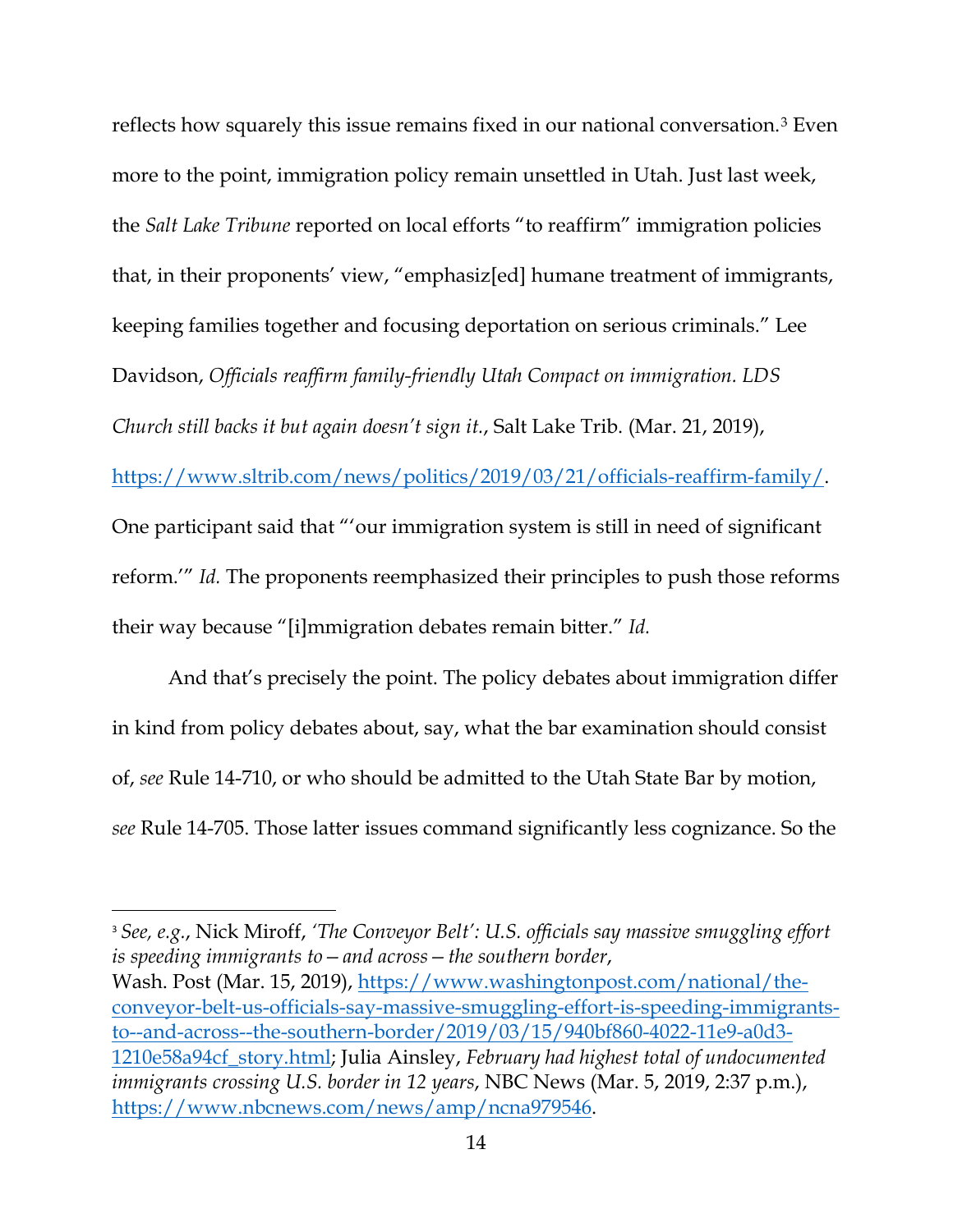Court's policy experience or expertise on those questions does not necessarily transfer to immigration policy debates that remain unresolved despite more than a decade of effort from Utah's political branches.

To highlight this ongoing national and local debate is not to take a side in it. Rather, it is to reiterate what the U.S. Supreme Court has already said: "Immigration policy shapes the destiny of the Nation." *Arizona*, 567 U.S. at 415. And "the sound exercise of national power over immigration depends on the Nation's meeting its responsibility to base its laws on a political will informed by searching, thoughtful, rational civic discourse." *Id.* at 416.

But if this Court unilaterally opts out of section 1621(d) now by enacting a rule authorizing bar admission for undocumented immigrants, the Court will be taking an unavoidably political stance on a hot-button policy question before the Legislature has manifested the state's "political will" on it. *Id.* The Court could do so, but that would disregard the wisdom behind the Court's prior acknowledgement that this body is ill suited to "draw[] lines in a society as complex as ours." *Jones*, 2007 UT 20, ¶ 34 (internal quotation marks omitted). The proposed rule necessarily "plac[es] a premium on one societal interest at the expense of another," *id.* (internal quotation marks omitted)—despite this Court's being "unable to fully investigate the ramifications of [this] social polic[y]" or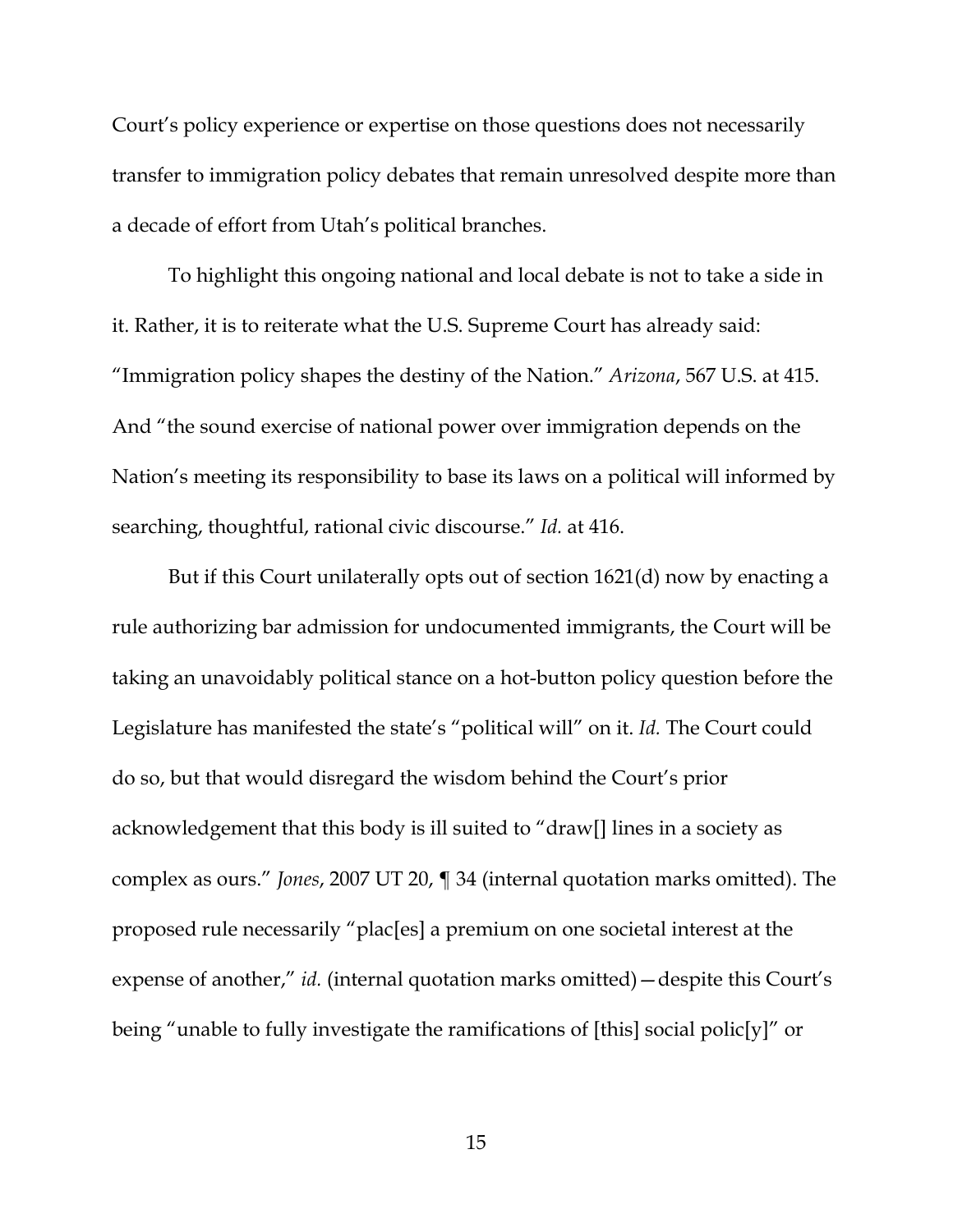"gauge or build the public consensus necessary to effectively implement" it, *id.* ¶ 36.

The Attorney General's Office emphasizes that it takes no position on whether the proposed rule is a good or bad idea. It does not do so because the Legislature—not this Office—is best suited to declare the State's "political will," after a "searching, thoughtful, rational civic discourse," *Arizona*, 567 U.S. at 416, about whether undocumented immigrants should be eligible for professional licenses in Utah. In other words, this Office and this Court share the same institutional and structural deficiencies for resolving these types of inherently political questions "upon which there is no broad consensus." *Jones*, 2007 UT 20, ¶ 38. Institutional modesty thus counsels in favor of deference to the Legislature on this important question.[4](#page-21-0)

 $\overline{a}$ 

<span id="page-21-0"></span><sup>4</sup> To the best of the Office's knowledge, the part of the Utah Code most relevant to this question is section 63G-12-402. That section requires state agencies to "verify the lawful presence" of an applicant for "a state or local public benefit as defined in 8 U.S.C. § 1621." Utah Code § 63G-12-402(1)(a)(i). Among the few exceptions to that rule, *see id.* § 63G-12-402(3), only subsection 402(3)(g) appears to speak to a professional license—specifically, a securities license—and even then the exception applies only to applicants who have "registered with the Financial Industry Regulatory Authority," *id.* § 63G-12-402(3)(g)(i). So as a whole, subsection 402(3)'s exceptions do not appear to constitute the sort of "affirmative[]" general legislative endorsement of professional licenses for undocumented immigrants, 8 U.S.C. § 1621(d), that might make enacting a baradmissions rule appropriate now. *Cf.* Neb. Rev. Stat. §§ 4-111(3)(b), 4-111(3)(e) (expressly invoking "the authority provided in 8 U.S.C. § 1621(d)" to prescribe when undocumented immigrants may obtain any "professional or commercial license").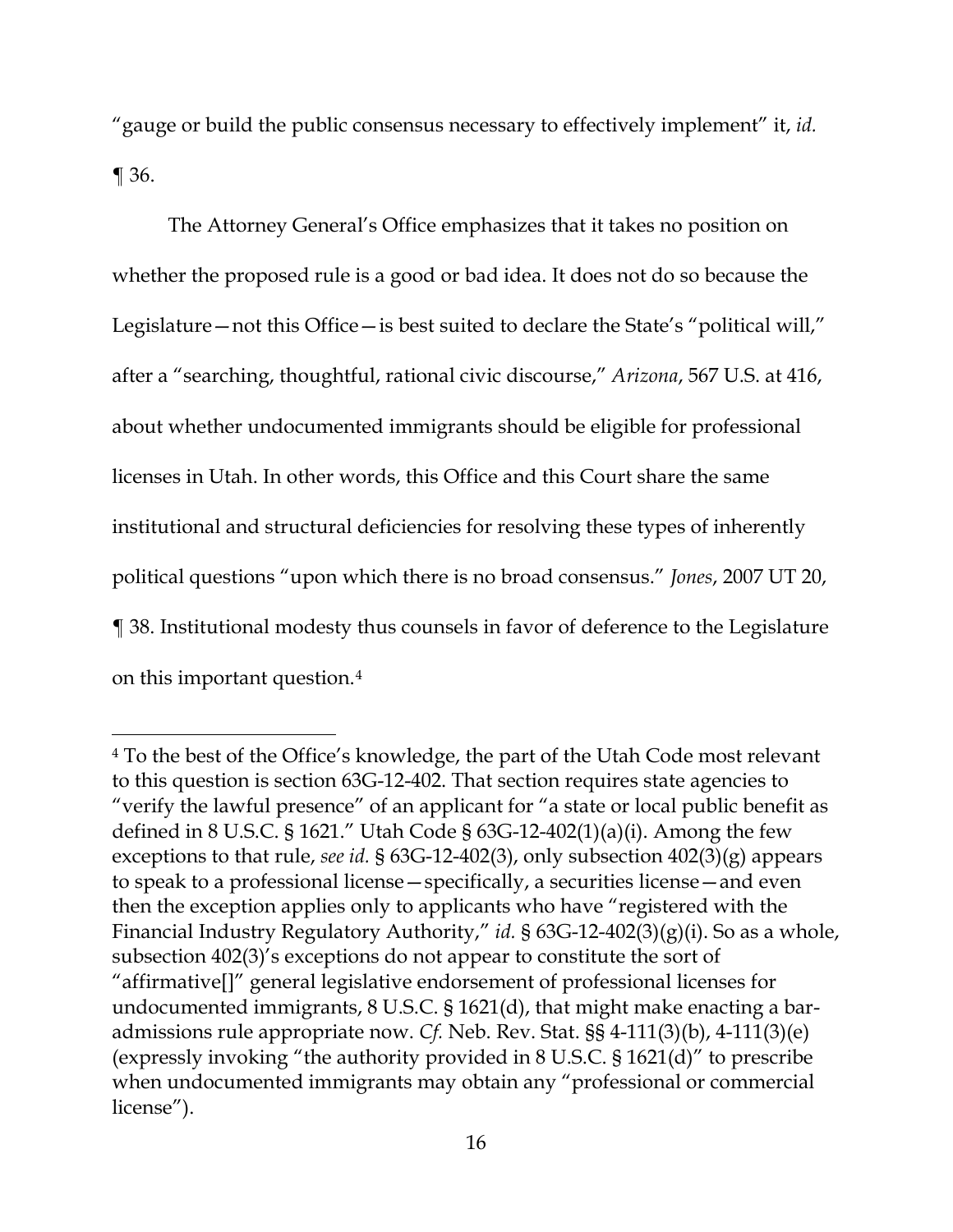#### **CONCLUSION**

This Court may enact a rule that satisfies 8 U.S.C. § 1621(d) and allows undocumented immigrants to become members of the Utah State Bar. But given undisputed political realities, it should strongly consider not doing so until the Legislature has first passed a statute making undocumented immigrants generally eligible to obtain the types of professional licenses that are within the Legislature's power to regulate.

Respectfully submitted,

s/ Tyler R. Green Tyler R. Green Solicitor General Stanford E. Purser Deputy Solicitor General Sean D. Reyes Utah Attorney General *Counsel for* Amicus Curiae *the Utah Attorney General's Office*

March 26, 2019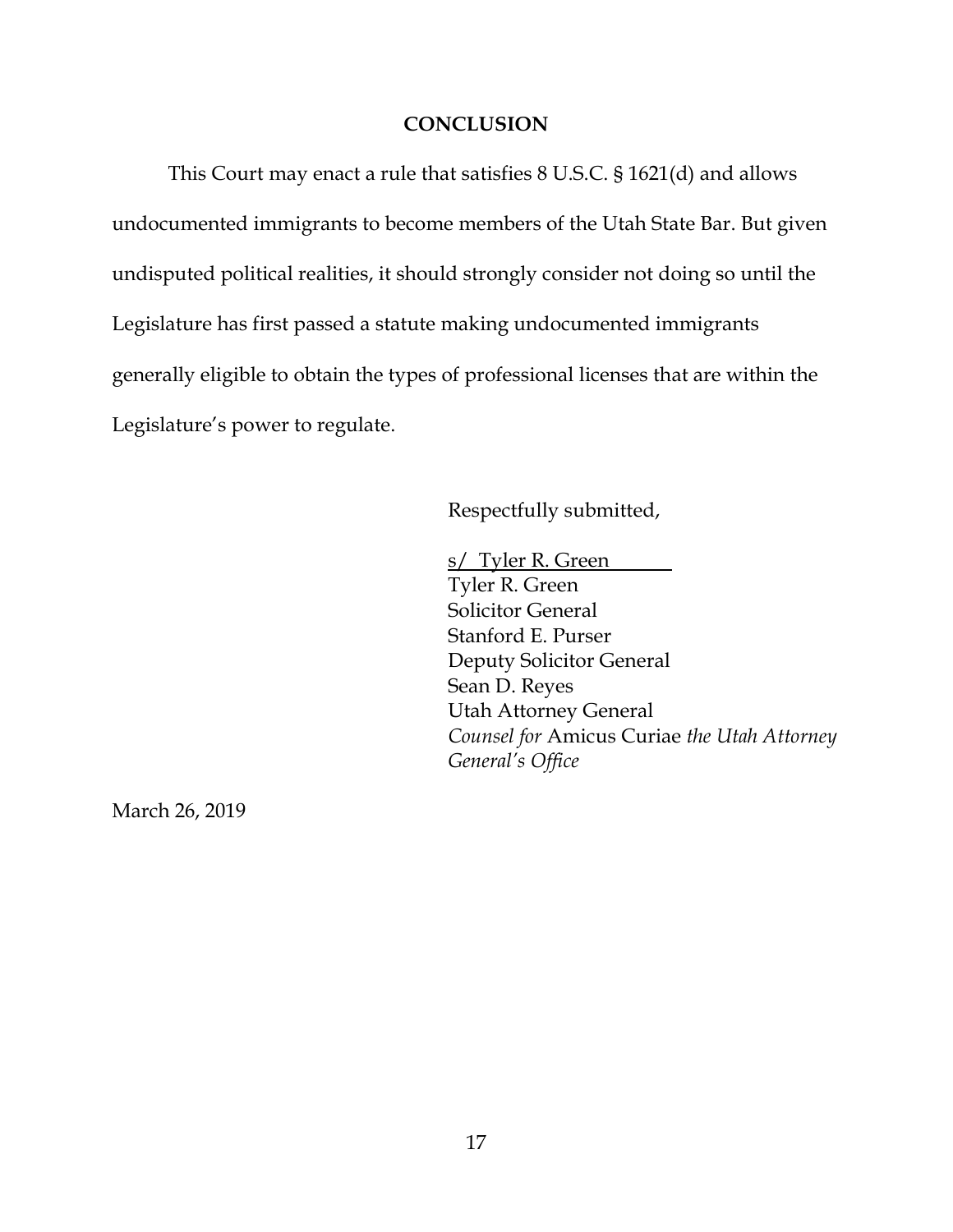### **CERTIFICATE OF COMPLIANCE**

- 1. This brief complies with the type-volume limitations of Utah R. App. P. 24(g) because:
	- ∙ this brief contains 3,985 words, excluding the parts of the brief exempted by Rule 24(g)(2).
- 2. This brief complies with the typeface requirements of Utah R. App. P. 27(b) because:
	- ∙ this brief has been prepared in a proportionally spaced typeface using Microsoft Word in 13-point Book Antiqua font.
- 3. This brief complies with Utah R. App. P. 21 because it contains no nonpublic information.

s/ Tyler R. Green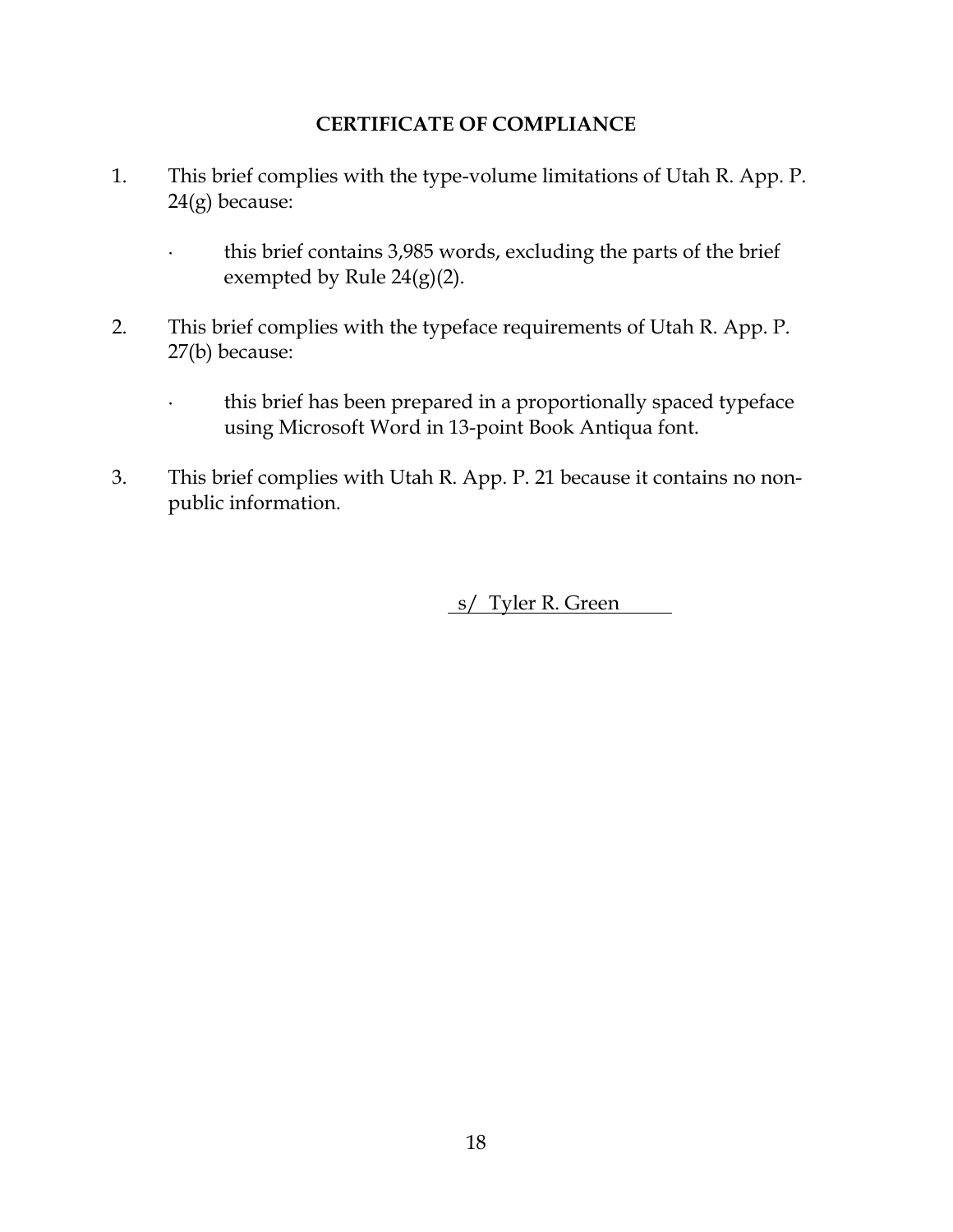#### **CERTIFICATE OF SERVICE**

I hereby certify that on 26 March 2019, a true, correct, complete copy of the foregoing Amicus Brief of the Office of the Utah Attorney General was filed with the Court and served via electronic mail or U.S. mail postage prepaid to the following:

Anthony C. Kaye BALLARD SPAHR LLP One Utah Center, Suite 800 201 South Main Street Salt Lake City, Utah 84111-2221 *Attorney for Petitioners*

Elizabeth A. Wright General Counsel Utah State Bar 645 South 200 East Salt Lake City, UT 84111 *Attorney for Utah State Bar*

Kif Augustine-Adams D. Caroline Nunez BRIGHAM YOUNG UNIVERSITY J. REUBEN CLARK LAW SCHOOL 522 JRCB 341 East Campus Drive Provo, Utah 84602 *Attorneys for Ad Hoc Coalition of Utah Law Professors*

Paul C. Burke Brett L. Tolman Brittany Merrill Jugrai Dhaliwal RAY QUINNEY & NEBEKER 36 South State Street, Suite 1400 Salt Lake City, Utah 84111 *Attorneys for Utah Minority Bar Association*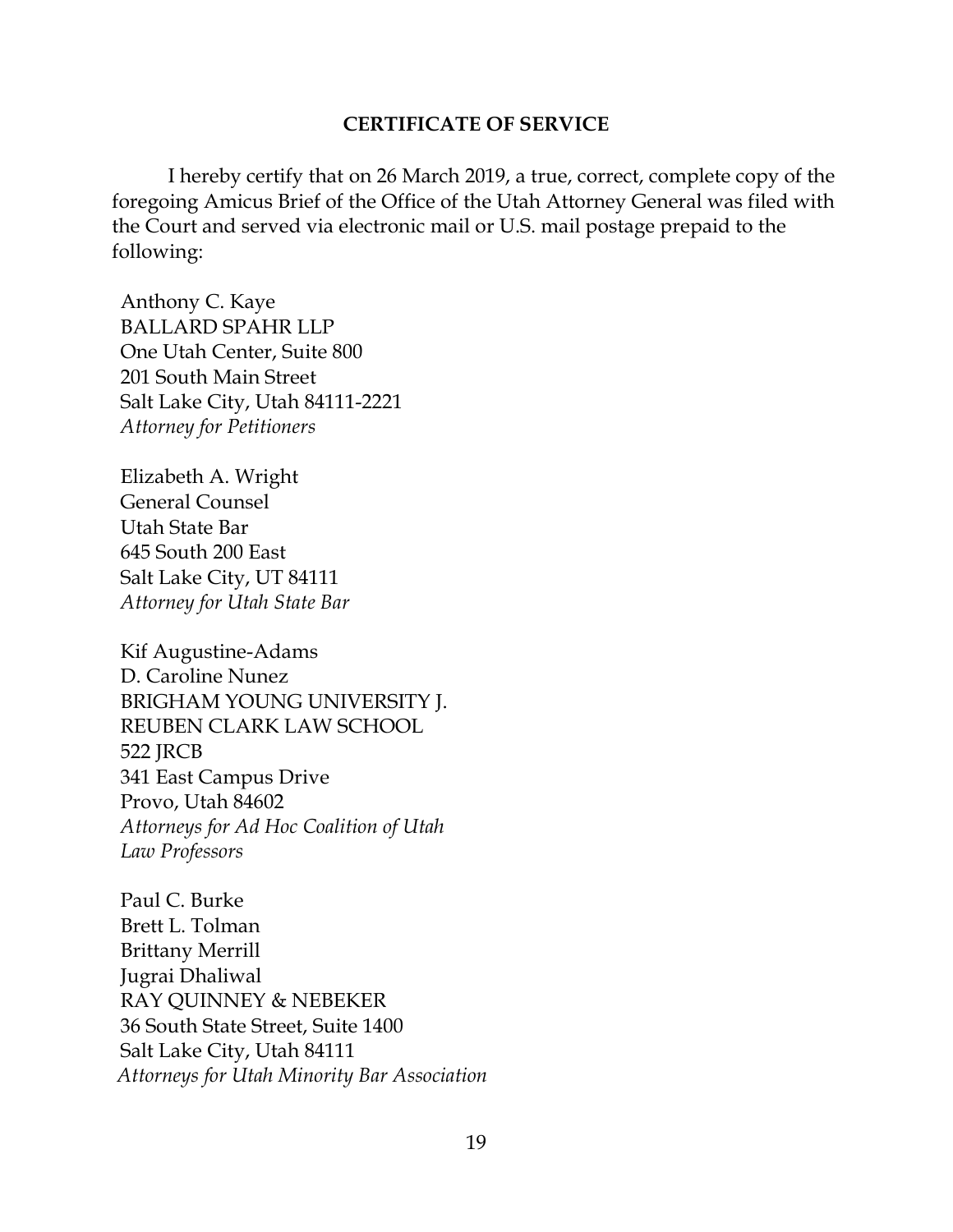Alan L. Sullivan William Daniel Green SNELL & WILMER, L.L.P. 15 West South Temple, Suite 1200 Salt Lake City, Utah 84101 *Attorneys for Latino-Justice Amici*

Jose Perez, Latino Justice PRLDEF 99 Hudson Street New York, New York 10013 *Attorneys for Latino-Justice Amici*

M. Peggy Hunt Christopher Martinez M. Benjamin Machlis DORSEY & WHITNEY, LLP 111 South Main Street, Suite 2100 Salt Lake City, Utah 84111 *Attorneys for American Bar Association*

Troy L. Booher Beth E. Kennedy ZIMMERMAN BOOHER 341 South Main Street, 4th Floor Salt Lake City, Utah 84111 *Attorneys for University of Utah, S.J. Quinney College of Law*

Daniel Tenny Appellate Staff, Civil Division, Room 7256 U.S. DEPARTMENT OF JUSTICE 950 Pennsylvania Avenue, NW Washington, D.C. 20530 *Attorneys for United States Department of Justice*